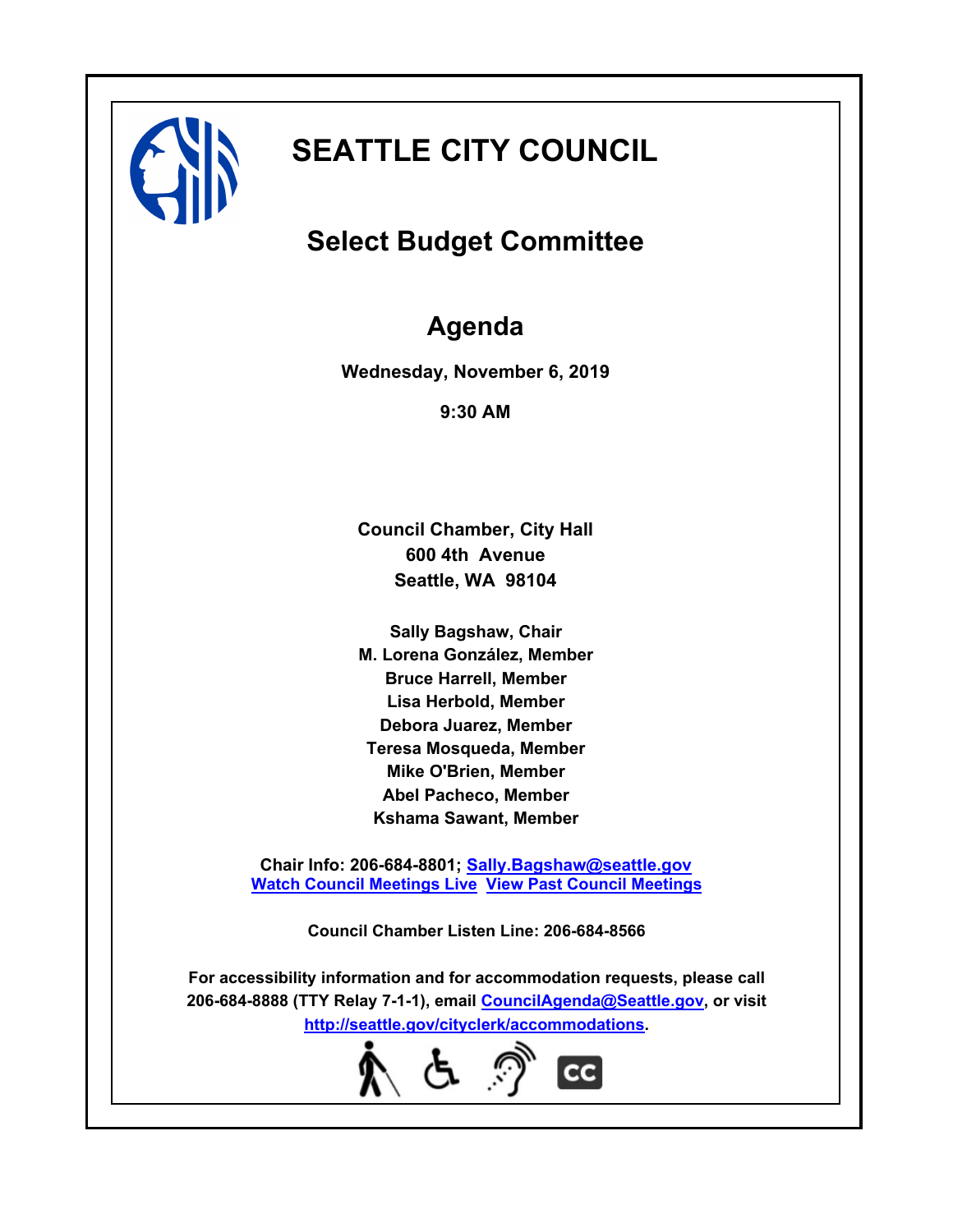# **SEATTLE CITY COUNCIL Select Budget Committee Agenda November 6, 2019 - 9:30 AM**

**Meeting Location:** Council Chamber, City Hall, 600 4th Avenue, Seattle, WA 98104

# **Committee Website:**

http://www.seattle.gov/council/committees/budget

This meeting also constitutes a meeting of the City Council, provided that the meeting shall be conducted as a committee meeting under the Council Rules and Procedures, and Council action shall be limited to committee business.

*Please Note: Times listed are estimated*

## **INITIAL BALANCING PACKAGE**

Presentation and discussion of the Budget Committee Chair's 2020 Proposed Budget and 2020-2025 Proposed Capital Improvement Program (Initial Balancing Package).

### **A. Call To Order**

**B. Approval of the Agenda**

### **C. Items of Business**

## **I. Homelessness**

**Add \$206,000 GF in one-time funds to HSD for mental health outreach workers in the University District and Ballard CBA** [HOM-1-A-2](http://seattle.legistar.com/gateway.aspx?m=l&id=/matter.aspx?key=9534) **1.**

*Attachments:* [CBA HOM-1-A-2](http://seattle.legistar.com/gateway.aspx?M=F&ID=f839d946-2721-40c3-a2e2-f96a91bb3ad4.docx)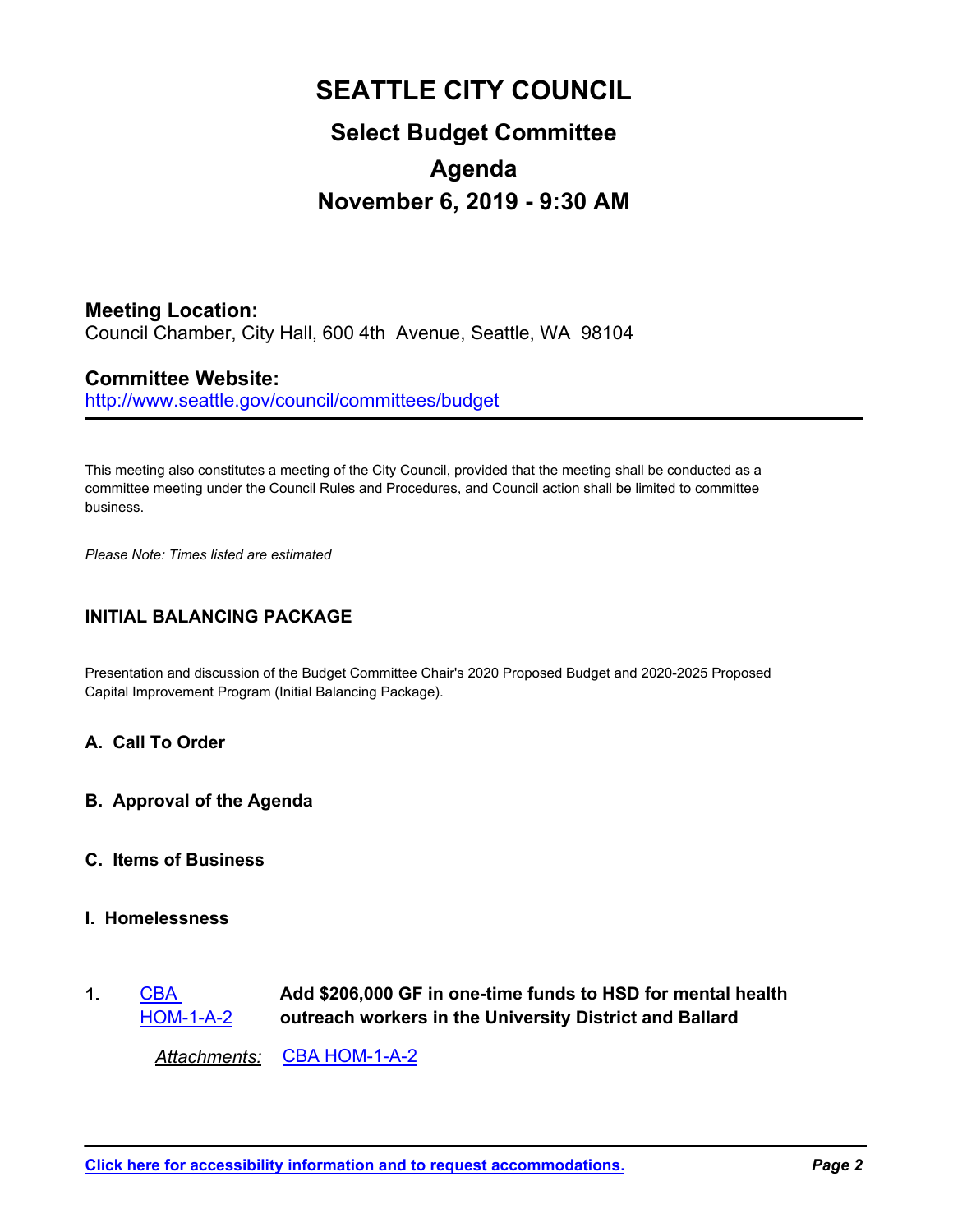**Add \$600,000 GF, including \$142,000 GF in one-time funds, to HSD to open a tiny home village and impose a proviso** CBA [HOM-2-B-1](http://seattle.legistar.com/gateway.aspx?m=l&id=/matter.aspx?key=9535) **2.**

*Attachments:* [CBA HOM-2-B-1](http://seattle.legistar.com/gateway.aspx?M=F&ID=aea3aa89-7349-47ef-a9fb-cbf0ace3a329.docx)

**Add \$1,200,000 GF, including \$600,000 GF one-time funding, to HSD to expand tiny home villages and impose two provisos** CBA [HOM-3-B-1](http://seattle.legistar.com/gateway.aspx?m=l&id=/matter.aspx?key=9536) **3.**

Attachments: [CBA HOM-3-B-1](http://seattle.legistar.com/gateway.aspx?M=F&ID=b52b213d-1be1-42ab-9154-de50d72c0311.docx)

SLI **Request a report on sites for a tiny home village** [HOM-4-A-2](http://seattle.legistar.com/gateway.aspx?m=l&id=/matter.aspx?key=9639) **4.**

*Attachments:* [SLI HOM-4-A-2](http://seattle.legistar.com/gateway.aspx?M=F&ID=0ba1dbe6-3ea7-4fad-9f45-313ed9fbe799.docx)

**Add \$1,500,000 GF in one-time funding to HSD for relocation and building renovations for a youth homelessness shelter** CBA [HOM-5-B-1](http://seattle.legistar.com/gateway.aspx?m=l&id=/matter.aspx?key=9537) **5.**

*Attachments:* [CBA HOM-5-B-1](http://seattle.legistar.com/gateway.aspx?M=F&ID=8372b08e-06de-4851-919e-8ea4bd0121e1.docx)

CBA **Add \$210,000 GF to HSD for homeless outreach in North Seattle** [HOM-6-B-1](http://seattle.legistar.com/gateway.aspx?m=l&id=/matter.aspx?key=9538) **6.**

Attachments: [CBA HOM-6-B-1](http://seattle.legistar.com/gateway.aspx?M=F&ID=ad14c7d6-7b9b-4237-9920-e2ee32781f14.docx)

**Add \$100,000 GF to HSD for vehicle resident outreach and parking offense mitigation CBA** [HOM-7-B-1](http://seattle.legistar.com/gateway.aspx?m=l&id=/matter.aspx?key=9539) **7.**

*Attachments:* [CBA HOM-7-B-1](http://seattle.legistar.com/gateway.aspx?M=F&ID=f40f6083-53ae-484b-bc8a-99e41dfaba4d.docx)

**Add \$158,000 GF, including \$33,000 in one-time funding, to operate an overnight-only safe parking lot** CBA [HOM-8-B-1](http://seattle.legistar.com/gateway.aspx?m=l&id=/matter.aspx?key=9540) **8.**

*Attachments:* [CBA HOM-8-B-1](http://seattle.legistar.com/gateway.aspx?M=F&ID=acf0d3c1-bfbb-4ee9-9f31-b8d536afb202.docx)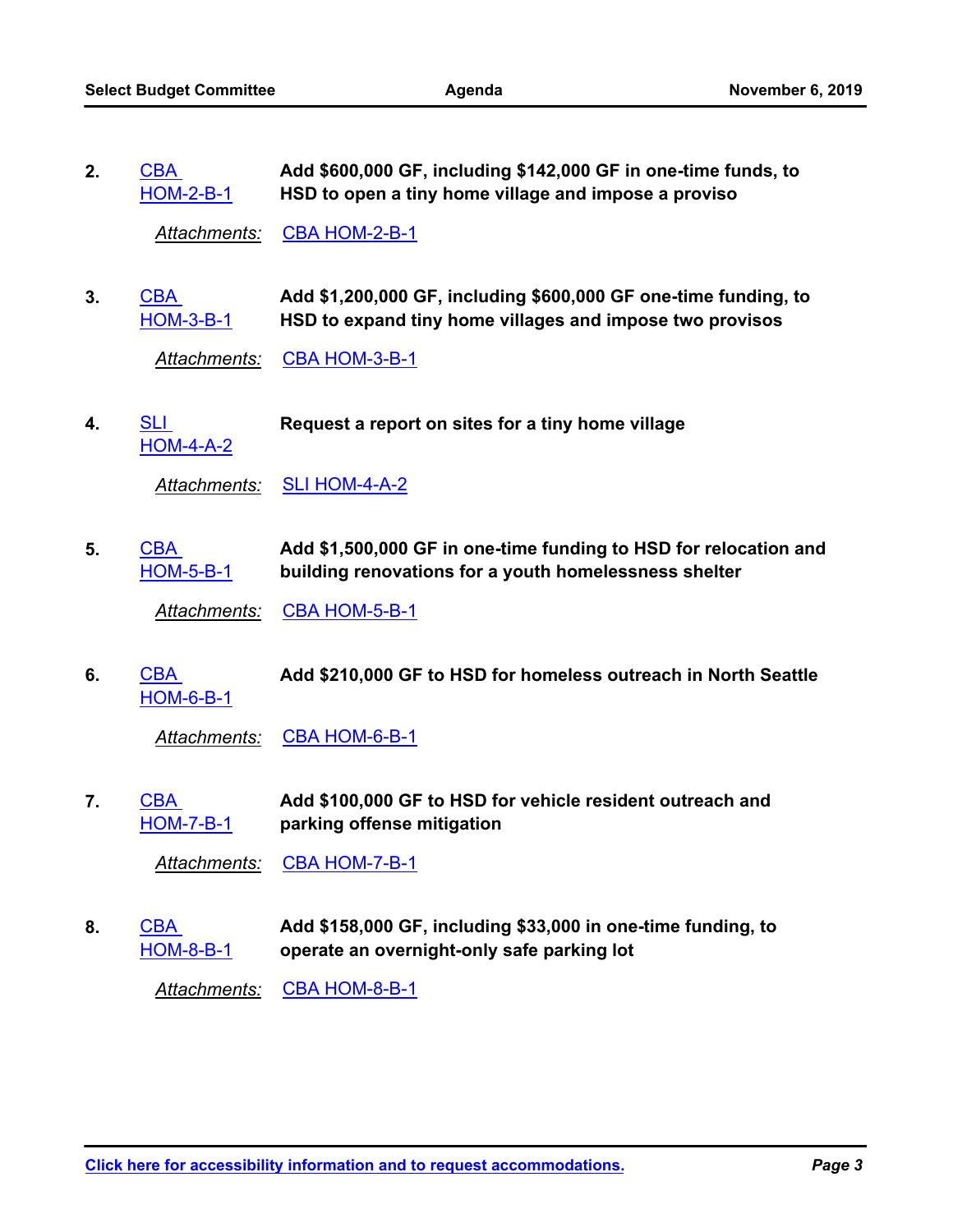**Add \$10,000 GF (ongoing) to support transportation and activities for low-income seniors CBA** [HSD-10-B-1](http://seattle.legistar.com/gateway.aspx?m=l&id=/matter.aspx?key=9554) **9.**

*Attachments:* [CBA HSD-10-B-1](http://seattle.legistar.com/gateway.aspx?M=F&ID=7d6f4896-8679-42ca-a39d-9ee1d7613dd7.docx)

**Add \$100,000 GF to HSD for legal services for homeless youth and impose a proviso** CBA [HOM-11-A-2](http://seattle.legistar.com/gateway.aspx?m=l&id=/matter.aspx?key=9543) **10.**

*Attachments:* [CBA HOM-11-A-2](http://seattle.legistar.com/gateway.aspx?M=F&ID=1367eed7-a59e-4eff-a8ec-56b4cdd8880d.docx)

**Add \$75,000 GF in one-time funding to HSD for a smart wallet program for donations to the homeless** CBA [HOM-12-B-1](http://seattle.legistar.com/gateway.aspx?m=l&id=/matter.aspx?key=9544) **11.**

Attachments: [CBA HOM-12-B-1](http://seattle.legistar.com/gateway.aspx?M=F&ID=52d10e50-6dad-4559-8cb2-e24acc3e15e8.docx)

**Add \$700,000 GF in one-time funds to HSD to create a rental assistance pilot and impose a proviso CBA** [HOM-13-B-1](http://seattle.legistar.com/gateway.aspx?m=l&id=/matter.aspx?key=9545) **12.**

*Attachments:* [CBA HOM-13-B-1](http://seattle.legistar.com/gateway.aspx?M=F&ID=a25cd7cf-f7d2-4099-b98c-c8a3e49798df.docx)

CBA **Impose a proviso on Navigation Team appropriations in HSD** [HOM-15-A-2](http://seattle.legistar.com/gateway.aspx?m=l&id=/matter.aspx?key=9546) **13.**

*Attachments:* [CBA HOM-15-A-2](http://seattle.legistar.com/gateway.aspx?M=F&ID=a3718852-e892-4abf-a766-a959f8cd089a.docx)

**Add \$119,000 GF one-time to HSD to hire a 1.0 FTE term-limited grant and contract specialist** CBA [HOM-19-A-1](http://seattle.legistar.com/gateway.aspx?m=l&id=/matter.aspx?key=9548) **14.**

*Attachments:* [CBA HOM-19-A-1](http://seattle.legistar.com/gateway.aspx?M=F&ID=0f8cb6d8-4273-41a8-b2b4-892a905f92e1.docx)

**Cut \$125,000 GF from HSD to reduce the safe parking pilot program CBA** [HOM-60-A-1](http://seattle.legistar.com/gateway.aspx?m=l&id=/matter.aspx?key=9550) **15.**

*Attachments:* [CBA HOM-60-A-1](http://seattle.legistar.com/gateway.aspx?M=F&ID=d2234c94-71a0-4e88-91b2-8f9324813225.docx)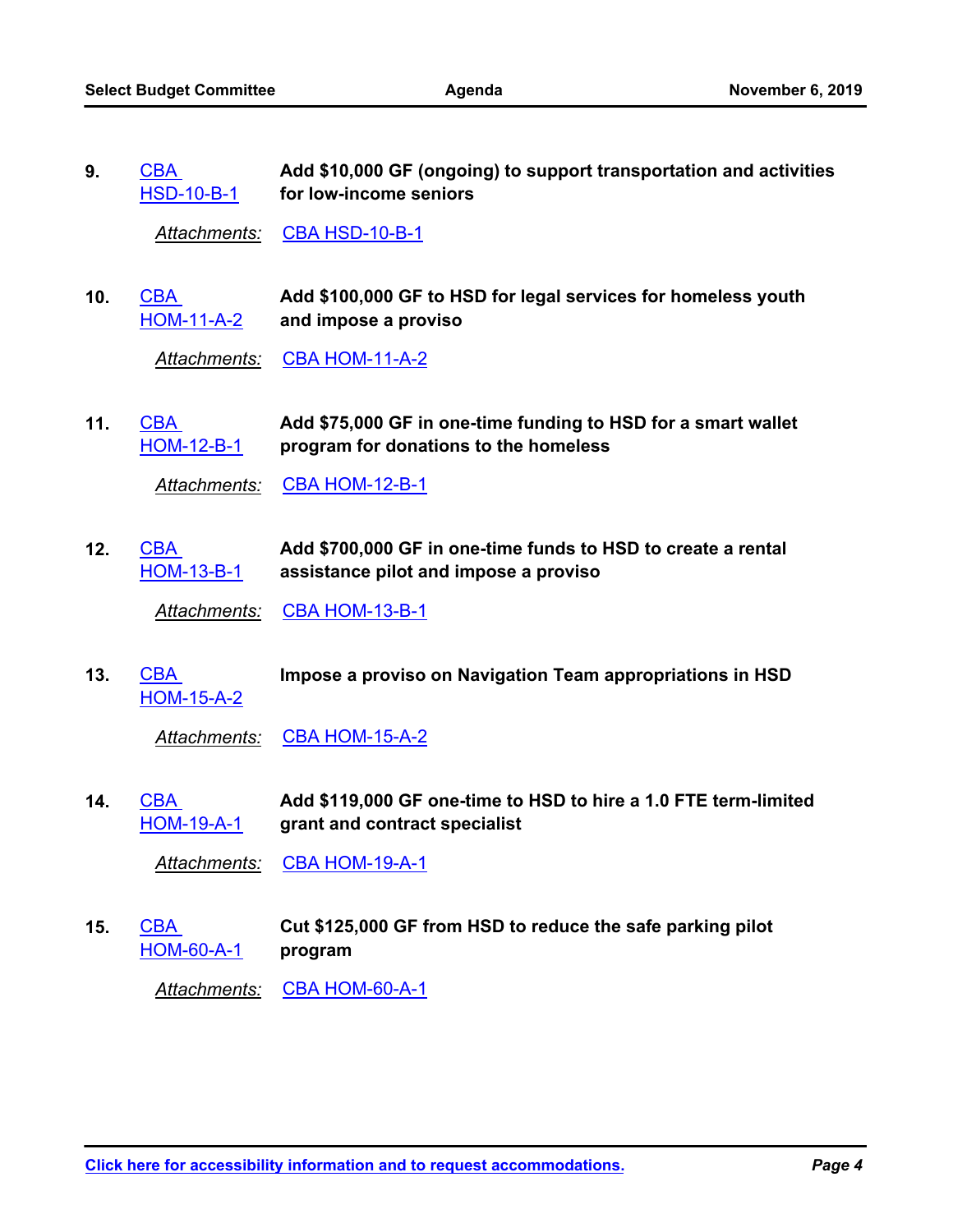**Cut \$345,000 GF (one-time) from the HSD Regional Authority Start-Up Costs and impose a proviso CBA** [HOM-61-A-1](http://seattle.legistar.com/gateway.aspx?m=l&id=/matter.aspx?key=9551) **16.**

*Attachments:* [CBA HOM-61-A-1](http://seattle.legistar.com/gateway.aspx?M=F&ID=68dc4608-e50c-4419-b05d-ad5080321a5b.docx)

**Reduce appropriations in HSD for tiny home village relocation by \$1,000,000 GF (one-time)** CBA [HOM-62-A-1](http://seattle.legistar.com/gateway.aspx?m=l&id=/matter.aspx?key=9552) **17.**

*Attachments:* [CBA HOM-62-A-1](http://seattle.legistar.com/gateway.aspx?M=F&ID=6fa0ae91-9c39-4e0c-9828-5c01e0818320.docx)

**Add \$1,800,000 GF in one-time funds to HSD to construct a health clinic** CBA [HSD-50-B-2](http://seattle.legistar.com/gateway.aspx?m=l&id=/matter.aspx?key=9556) **18.**

Attachments: [CBA HSD-50-B-2](http://seattle.legistar.com/gateway.aspx?M=F&ID=32836d0a-3873-4b72-a354-aeeae0f1735f.docx)

- **II. Housing**
- **Impose a proviso on the Strategic Investment Fund in Finance General 19.** [CBA FG-1-A-2](http://seattle.legistar.com/gateway.aspx?m=l&id=/matter.aspx?key=9533)

*Attachments:* [CBA FG-1-A-2](http://seattle.legistar.com/gateway.aspx?M=F&ID=9ee00ee3-f902-477c-a528-f1761a49e687.docx)

**Add \$50,000 of fund balance in 2020 in OH to implement Affirmative Marketing and Community Preference Plans 20.** [CBA OH-1-B-1](http://seattle.legistar.com/gateway.aspx?m=l&id=/matter.aspx?key=9577)

*Attachments:* [CBA OH-1-B-1](http://seattle.legistar.com/gateway.aspx?M=F&ID=3dcf8f2e-91db-4d22-a1c2-7bc5e2c0b899.docx)

**Add \$100,000 GF (one-time) to OH for pre-development and planning costs for an affordable housing project in Little Saigon 21.** [CBA OH-2-B-1](http://seattle.legistar.com/gateway.aspx?m=l&id=/matter.aspx?key=9578)

*Attachments:* [CBA OH-2-B-1](http://seattle.legistar.com/gateway.aspx?M=F&ID=f8a7c492-6e22-4460-a188-4d14d30a47c6.docx)

22. [CBA OH-3-A-2](http://seattle.legistar.com/gateway.aspx?m=l&id=/matter.aspx?key=9579) Add \$150,000 GF (one-time) to OH for pre-development and **planning costs for affordable housing projects for low-income residents in the Central District**

*Attachments:* [CBA OH-3-A-2](http://seattle.legistar.com/gateway.aspx?M=F&ID=db102dc4-1b04-44c0-bdff-287930b086fe.docx)

**[Click here for accessibility information and to request accommodations.](http://seattle.gov/cityclerk/accommodations)** *Page 5*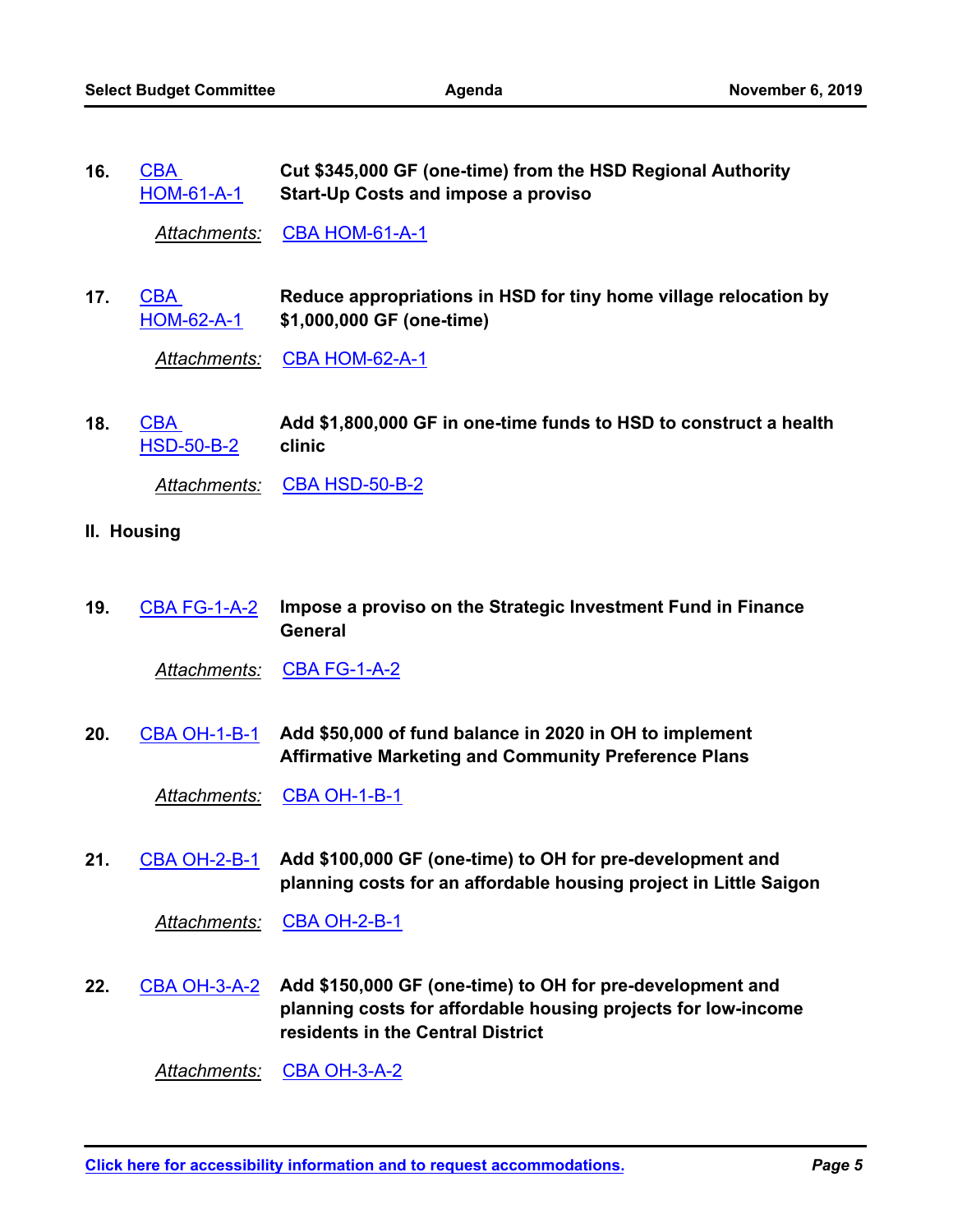| 23. | CBA OH-4-B-1 Add \$12.75 million GF of one-time funding in OH to the Rental |
|-----|-----------------------------------------------------------------------------|
|     | Production and Preservation program to make financing                       |
|     | commitments for the 2019 Notice of Funding Availability                     |

*Attachments:* [CBA OH-4-B-1](http://seattle.legistar.com/gateway.aspx?M=F&ID=bd68c8f6-eb2c-4ced-9c29-f47441e0df40.docx)

 **Impose a proviso on \$2.5 million in OH for an Accessory Dwelling Unit (ADU) Loan Program 24.** [CBA OH-8-B-1](http://seattle.legistar.com/gateway.aspx?m=l&id=/matter.aspx?key=9581)

*Attachments:* [CBA OH-8-B-1](http://seattle.legistar.com/gateway.aspx?M=F&ID=1bd18bd7-41aa-47ec-8814-88498a0c2426.docx)

**Cut \$18.2 million GF (one-time) in proposed funding for programs supported by Mercer Properties Sales Proceeds including the Strategic Investment Fund, the Affordable Homeownership Acquisition Program, and the Attached Dwelling Unit Loan Program and redirect funds for other Council priorities 25.** [CBA OH-9-A-1](http://seattle.legistar.com/gateway.aspx?m=l&id=/matter.aspx?key=9582)

*Attachments:* [CBA OH-9-A-1](http://seattle.legistar.com/gateway.aspx?M=F&ID=158f28bd-e605-48ff-b056-1eadb88be544.docx)

- **III. Hygiene**
- **Add \$75,000 GF to HSD for women's hygiene products and diapers at emergency shelters CBA** [HOM-9-C-1](http://seattle.legistar.com/gateway.aspx?m=l&id=/matter.aspx?key=9541) **26.**

*Attachments:* [CBA HOM-9-C-1](http://seattle.legistar.com/gateway.aspx?M=F&ID=3aae94c4-c329-4c00-b109-156e0e001031.docx)

**Add \$1,284,000 GF, including \$558,000 one-time funding, to develop mobile bathroom facilities** CBA [HOM-16-A-2](http://seattle.legistar.com/gateway.aspx?m=l&id=/matter.aspx?key=9547) **27.**

*Attachments:* [CBA HOM-16-A-2](http://seattle.legistar.com/gateway.aspx?M=F&ID=0d7d2b87-0544-4b74-b84b-fa4f97129952.docx)

**Add \$115,000 GF to SPU to expand the Encampment Trash program with a nonprofit provider CBA** [HOM-50-A-2](http://seattle.legistar.com/gateway.aspx?m=l&id=/matter.aspx?key=9549) **28.**

*Attachments:* [CBA HOM-50-A-2](http://seattle.legistar.com/gateway.aspx?M=F&ID=70dffd68-c3b1-4801-aeaa-c55e1c49c263.docx)

### **IV. Law Enforcement Assisted Diversion (LEAD)**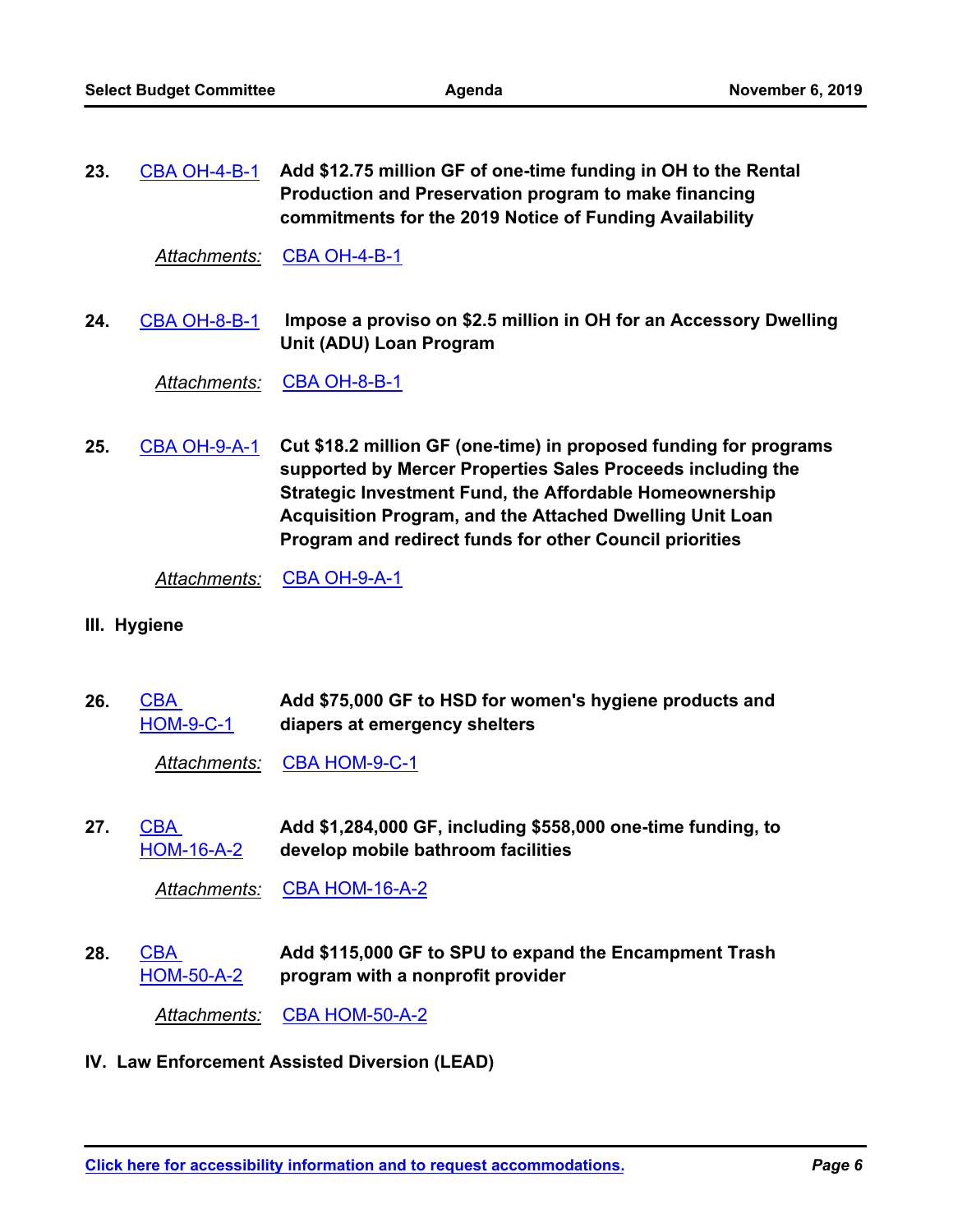| 29. | CBA<br><b>HSD-99-B-1</b>         | Add \$3.5 million GF in 2020 (ongoing) to HSD to fund the LEAD<br>Program; and impose three provisos |
|-----|----------------------------------|------------------------------------------------------------------------------------------------------|
|     | Attachments:                     | <b>CBA HSD-99-B-1</b><br><b>Attachment 1 - LEAD Expenditures and Revenues</b>                        |
| 30. | <b>CBA</b><br><b>HSD-100-A-1</b> | <b>Res XXXX Adopt Law Enforcement Assisted Diversion</b><br><b>Resolution</b>                        |
|     | Attachments:                     | <b>CBA HSD-100-A-1</b><br><b>Attachment 1 - LEAD Resolution v3</b>                                   |
|     | <b>V. Criminal Justice</b>       |                                                                                                      |

**Impose a proviso on Finance General Reserves for LAW's staffing of a case conferencing pilot 31.** [CBA CJ-2-A-2](http://seattle.legistar.com/gateway.aspx?m=l&id=/matter.aspx?key=9518)

*Attachments:* [CBA CJ-2-A-2](http://seattle.legistar.com/gateway.aspx?M=F&ID=635f33c0-2ded-4578-8e68-21d3b93fdfc4.docx)

**Impose a proviso on Finance General Reserves for a rapid reentry connector pilot at the King County jail 32.** [CBA CJ-3-A-2](http://seattle.legistar.com/gateway.aspx?m=l&id=/matter.aspx?key=9519)

*Attachments:* [CBA CJ-3-A-2](http://seattle.legistar.com/gateway.aspx?M=F&ID=c9dba7ac-f485-4eb4-bd1c-a634eeafa4c4.docx)

**Impose two provisos related to pilot programs for high-barrier individuals 33.** [CBA CJ-4-B-1](http://seattle.legistar.com/gateway.aspx?m=l&id=/matter.aspx?key=9520)

*Attachments:* [CBA CJ-4-B-1](http://seattle.legistar.com/gateway.aspx?M=F&ID=3a35bb2c-7a04-4241-8e8f-515cf95dace2.docx)

**Impose a proviso on \$50,000 in OCR for community-based organizations to respond to hate violence 34.** [CBA CJ-5-A-2](http://seattle.legistar.com/gateway.aspx?m=l&id=/matter.aspx?key=9521)

*Attachments:* [CBA CJ-5-A-2](http://seattle.legistar.com/gateway.aspx?M=F&ID=ebab1ba8-9f0e-44b1-be16-23b387829708.docx)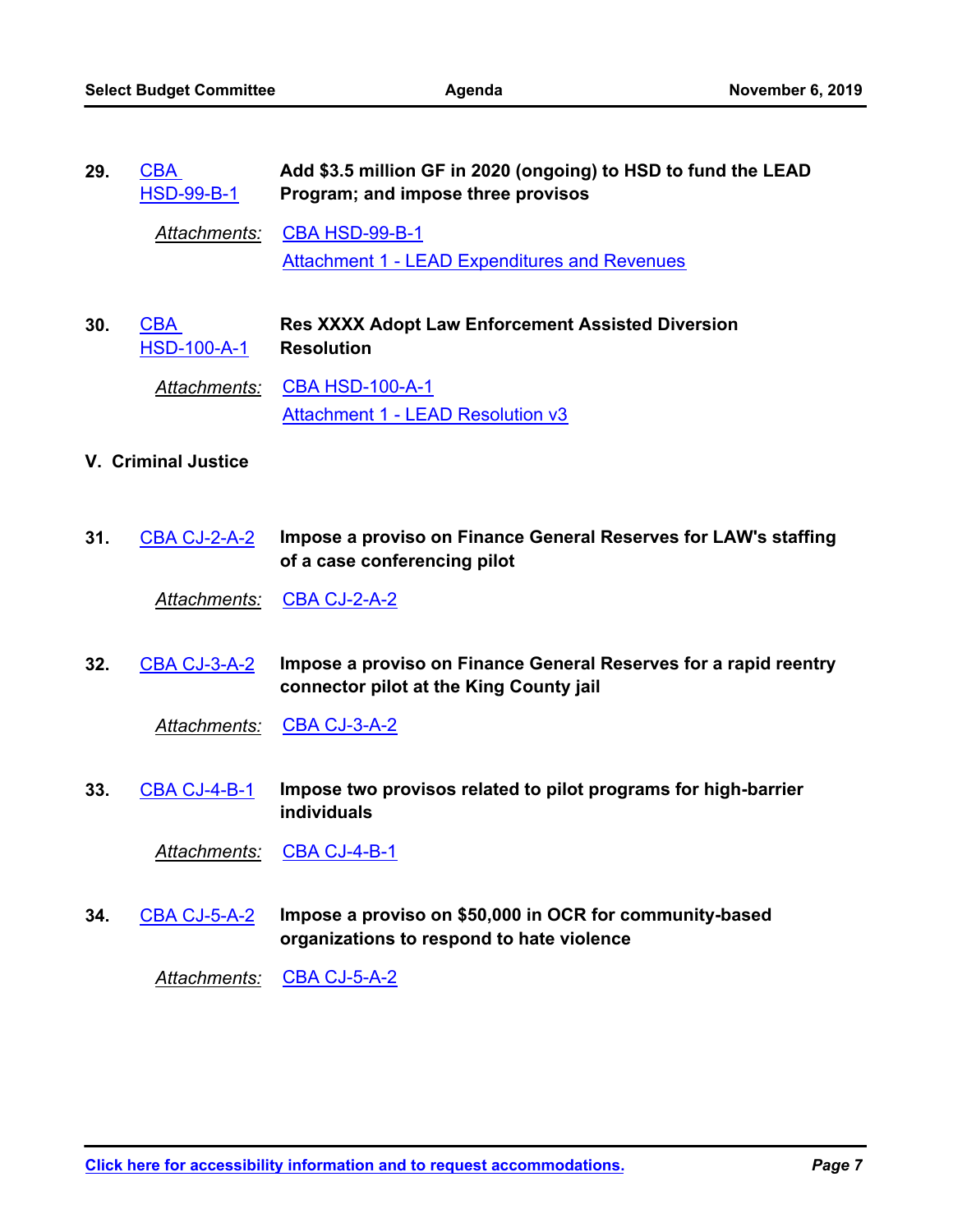| 35. | SLI CJ-6-A-2 | Request that OCR spend a portion of its \$1 million in its 2020 |
|-----|--------------|-----------------------------------------------------------------|
|     |              | Proposed Budget on community-based organizations to create      |
|     |              | restorative justice approaches to individuals committing hate   |
|     |              | crimes                                                          |

*Attachments:* [SLI CJ-6-A-2](http://seattle.legistar.com/gateway.aspx?M=F&ID=e212218f-07be-44d5-8294-2952e0fa92d0.docx)

**Request that Seattle Municipal Court report back to Council on how it would implement high-barrier probation 36.** [SLI CJ-7-A-2](http://seattle.legistar.com/gateway.aspx?m=l&id=/matter.aspx?key=9632)

*Attachments:* [SLI CJ-7-A-2](http://seattle.legistar.com/gateway.aspx?M=F&ID=6b724785-ee1a-48e4-967f-ad46c588ea0c.docx)

**Request that Executive departments report on reentry recommendations regarding increasing economic opportunities 37.** [SLI CJ-21-A-2](http://seattle.legistar.com/gateway.aspx?m=l&id=/matter.aspx?key=9633)

*Attachments:* [SLI CJ-21-A-2](http://seattle.legistar.com/gateway.aspx?M=F&ID=7282e941-491b-4f6f-90bc-d6ec64f03c50.docx)

**Request that LAW report on expanding prefiling diversion opportunities to those over age 25 38.** [SLI CJ-24-A-2](http://seattle.legistar.com/gateway.aspx?m=l&id=/matter.aspx?key=9634)

*Attachments:* [SLI CJ-24-A-2](http://seattle.legistar.com/gateway.aspx?M=F&ID=f848c8d2-99fa-468e-9669-3b8f78e98a0a.docx)

**Request that SPD develop a reporting mechanism that accurately captures race data 39.** [SLI CJ-26-A-2](http://seattle.legistar.com/gateway.aspx?m=l&id=/matter.aspx?key=9635)

*Attachments:* [SLI CJ-26-A-2](http://seattle.legistar.com/gateway.aspx?M=F&ID=8a50345a-2394-4b40-ae33-1fff9e67b06a.docx)

**Add \$124,000 one-time GF for sex industry workers diversion program and impose a proviso** CBA [CJ-61-B-1](http://seattle.legistar.com/gateway.aspx?m=l&id=/matter.aspx?key=9522) **40.**

*Attachments:* [CBA CJ-61-B-1](http://seattle.legistar.com/gateway.aspx?M=F&ID=62ea5cc2-c765-4ae8-8711-771debb18fd1.docx)

**VI. Transportation**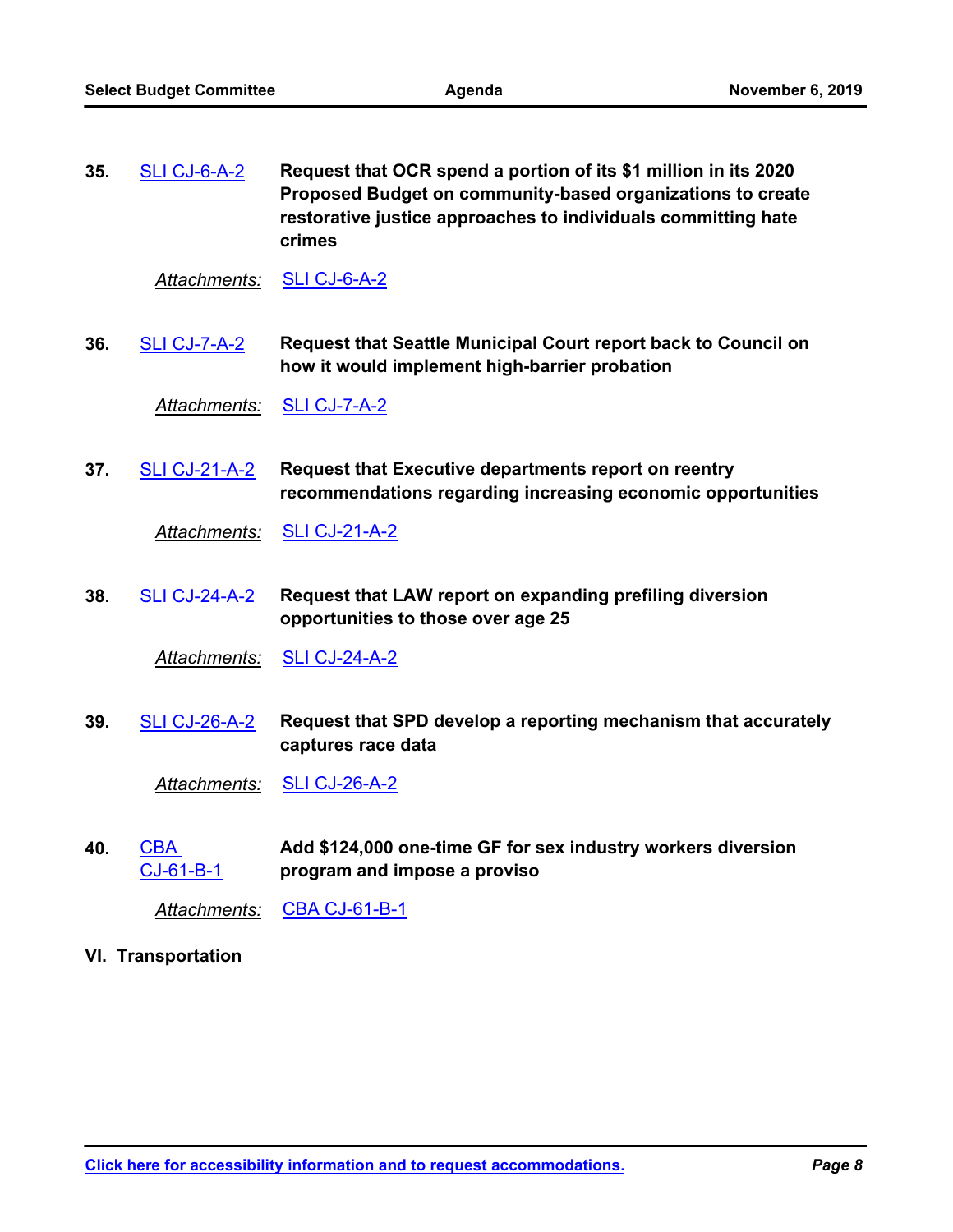| 41. | <b>CBA</b>        | Add \$150,000 of School Safety Traffic and Pedestrian         |
|-----|-------------------|---------------------------------------------------------------|
|     | <b>SDOT-1-A-2</b> | Improvement Fund for SDOT to pay for an Active Transportation |
|     |                   | <b>Coordinator at Seattle Public Schools</b>                  |

*Attachments:* [CBA SDOT-1-A-2](http://seattle.legistar.com/gateway.aspx?M=F&ID=dff9e148-6499-429a-9783-f68ff78f2d61.docx)

**Request that SDOT report on current maintenance spending for bicycle infrastructure** SLI [SDOT-2-B-1](http://seattle.legistar.com/gateway.aspx?m=l&id=/matter.aspx?key=9646) **42.**

*Attachments:* [SLI SDOT-2-B-1](http://seattle.legistar.com/gateway.aspx?M=F&ID=796375d6-4e1d-480c-9ffb-f7723083adc4.docx)

**Redirect \$2 million of Mercer Megablock proceeds to the Bicycle Master Plan - Protected Bike Lanes CIP project, amend the CIP project page, and add a spending proviso CBA** [SDOT-4-B-1](http://seattle.legistar.com/gateway.aspx?m=l&id=/matter.aspx?key=9599) **43.**

*Attachments:* [CBA SDOT-4-B-1](http://seattle.legistar.com/gateway.aspx?M=F&ID=df139566-eedb-44e2-9af2-40cfaccc42ac.docx) [Attachment A - CIP Page](http://seattle.legistar.com/gateway.aspx?M=F&ID=5ac2628c-bc0a-4aaa-94e4-59656547bd18.pdf)

**Add \$500,000 of General Fund (Transportation Network Company Tax) and establish a CIP project in SDOT for West Marginal Way Safe Street and Accessibility Improvements** CBA [SDOT-7-B-1](http://seattle.legistar.com/gateway.aspx?m=l&id=/matter.aspx?key=9600) **44.**

*Attachments:* [CBA SDOT-7-B-1](http://seattle.legistar.com/gateway.aspx?M=F&ID=e85df623-0817-42ba-b474-58a30cf2ba01.docx) [Attachment A - CIP Page](http://seattle.legistar.com/gateway.aspx?M=F&ID=71da58b4-9826-43ca-981b-0a784f077e96.pdf)

**Request that SDOT provide a Center City Streetcar Connector Financial Plan** SLI [SDOT-8-B-1](http://seattle.legistar.com/gateway.aspx?m=l&id=/matter.aspx?key=9647) **45.**

*Attachments:* [SLI SDOT-8-B-1](http://seattle.legistar.com/gateway.aspx?M=F&ID=a839a3d0-f84c-4f93-aecf-99b2b66f19bf.docx)

**Add \$400,000 of General Fund (Transportation Network Company Tax) to SDOT and establish a CIP project for Fortson Square redesign implementation** CBA [SDOT-10-B-2](http://seattle.legistar.com/gateway.aspx?m=l&id=/matter.aspx?key=9601) **46.**

*Attachments:* [CBA SDOT-10-B-2](http://seattle.legistar.com/gateway.aspx?M=F&ID=5ad7fe35-1a81-403a-8f9e-2580097cccfc.docx) [Attachment A - CIP Page](http://seattle.legistar.com/gateway.aspx?M=F&ID=b2e0afa8-4e5d-47e2-bbbb-1b908ccbba80.pdf)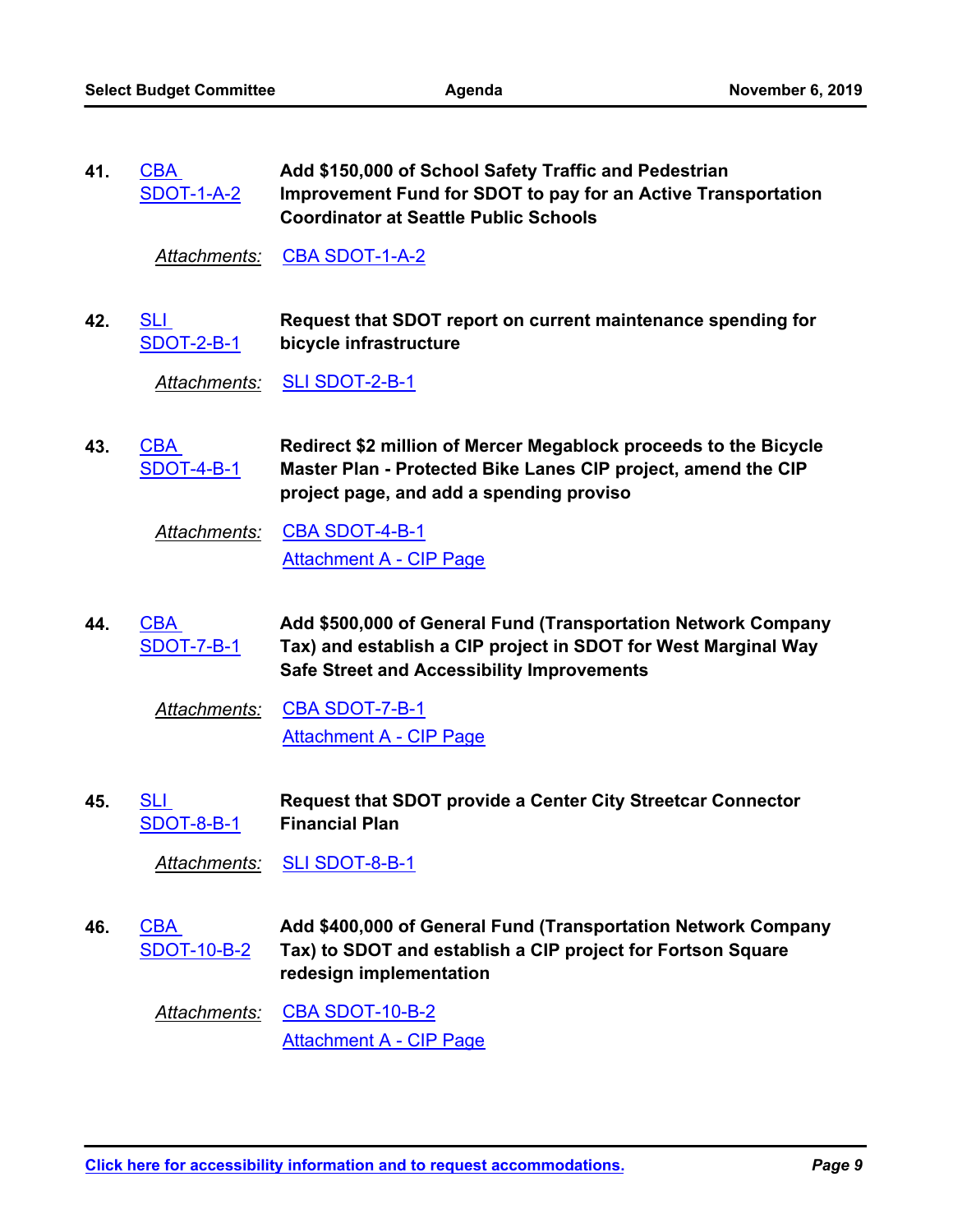| 47. | <b>CBA</b><br><b>SDOT-11-B-1</b> | Add \$400,000 of General Fund (Transportation Network Company<br>Tax) for SDOT's Market to MOHAI (MC-TR-C095) CIP project                                                                                                  |
|-----|----------------------------------|----------------------------------------------------------------------------------------------------------------------------------------------------------------------------------------------------------------------------|
|     | <b>Attachments:</b>              | <b>CBA SDOT-11-B-1</b>                                                                                                                                                                                                     |
|     |                                  | <b>Attachment A - CIP Page</b>                                                                                                                                                                                             |
| 48. | <b>CBA</b><br><b>SDOT-12-C-1</b> | Add \$1.8 million of General Fund and establish a CIP project for<br><b>SDOT to implement redesign of Thomas Street</b>                                                                                                    |
|     | <b>Attachments:</b>              | <b>CBA SDOT-12-C-1</b>                                                                                                                                                                                                     |
|     |                                  | <b>Attachment A - CIP Page</b>                                                                                                                                                                                             |
| 49. | <b>CBA</b><br><u>SDOT-14-B-1</u> | Add \$150,000 of General Fund (Transportation Network Company<br>Tax) to SDOT for a Public Life Study of Capitol Hill                                                                                                      |
|     | <u>Attachments:</u>              | <b>CBA SDOT-14-B-1</b>                                                                                                                                                                                                     |
| 50. | <b>CBA</b><br><b>SDOT-17-A-2</b> | Pass CB XXXX - Free Floating Car Share Permit Fee Ordinance                                                                                                                                                                |
|     | Attachments:                     | <b>CBA SDOT-17-A-2</b>                                                                                                                                                                                                     |
|     |                                  | <b>Attachment A - Legislation</b>                                                                                                                                                                                          |
| 51. | CBA<br><b>SDOT-23-B-1</b>        | Add \$350,000 of General Fund (Transportation Network Company<br>Tax) for SDOT to implement additional projects identified in the<br>Home Zone pilot                                                                       |
|     | Attachments:                     | CBA SDOT-23-B-1                                                                                                                                                                                                            |
| 52. | <b>CBA</b><br><b>SDOT-24-A-2</b> | Add \$200,000 of School Safety Traffic and Pedestrian<br><b>Improvement Fund in the Pedestrian Master Plan - New Sidewalks</b><br>(MC-TR-C058) CIP project for SDOT to construct walkway<br>improvements along NW 132nd St |
|     | <u> Attachments:</u>             | <b>CBA SDOT-24-A-2</b><br><b>Attachment A - CIP Page</b>                                                                                                                                                                   |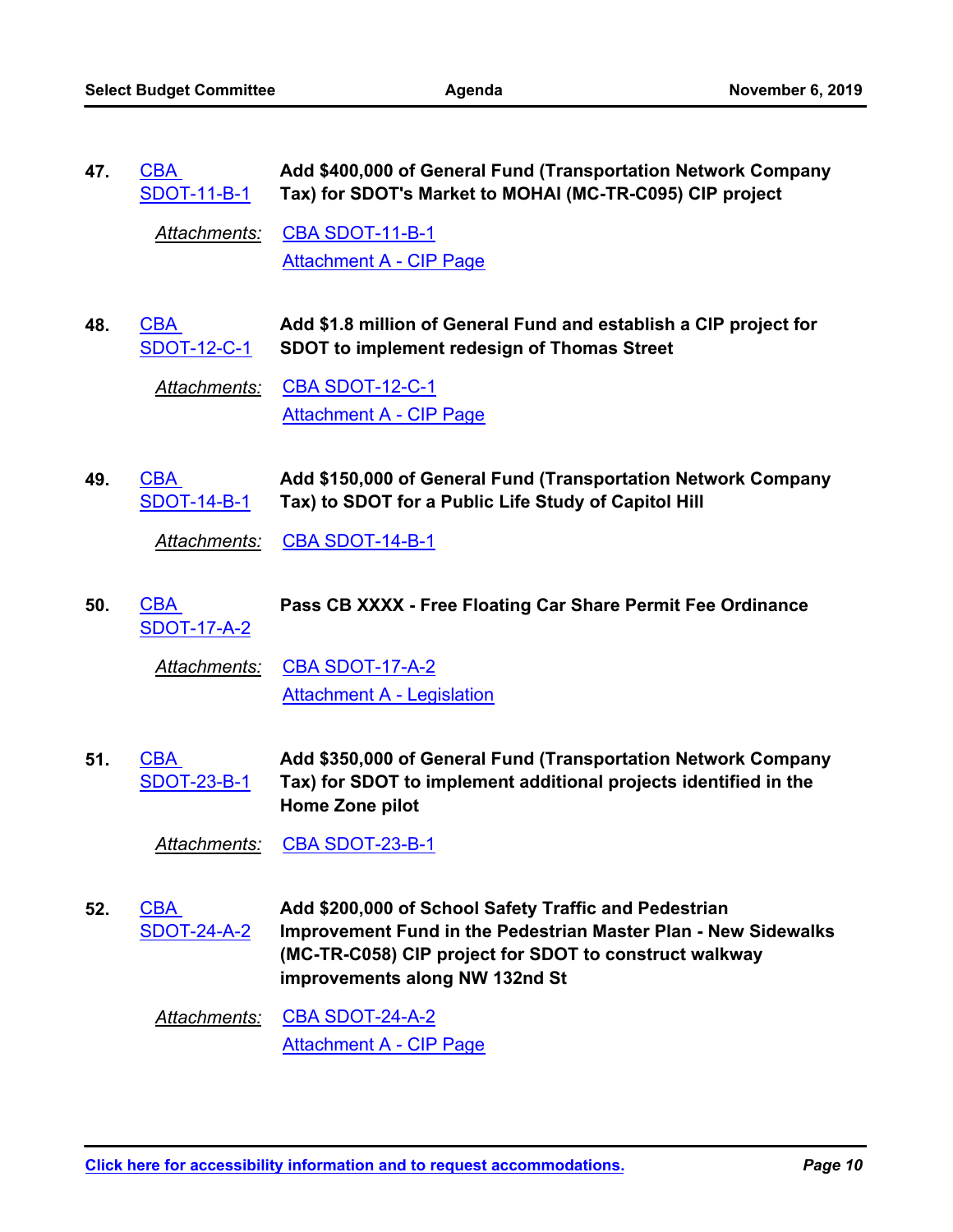**Reduce \$3.05 million of Transportation Network Company Tax**  [SDOT-201-A-1](http://seattle.legistar.com/gateway.aspx?m=l&id=/matter.aspx?key=9608) revenue in Finance General Reserves for SDOT expenditures **CBA 53.**

*Attachments:* [CBA SDOT-201-A-1](http://seattle.legistar.com/gateway.aspx?M=F&ID=9f6a5502-2abc-4742-8c14-27a8aaecbe8a.docx)

**Cut \$134,150 of General Fund and \$115,850 of Other Funds for the**  [SDOT-202-A-1](http://seattle.legistar.com/gateway.aspx?m=l&id=/matter.aspx?key=9609) Director of Citywide Mobility. CBA **54.**

*Attachments:* [CBA SDOT-202-A-1](http://seattle.legistar.com/gateway.aspx?M=F&ID=adb4523f-01c7-4243-adeb-1648db350bf4.docx)

- **VII. Transportation Network Companies (TNCs)**
- CBA **Substitute CB 119686 vD2 for D1e and pass as amended** [TNCDRC-103-](http://seattle.legistar.com/gateway.aspx?m=l&id=/matter.aspx?key=9623) A-1 **55.**

*Attachments:* [CBA TNCDRC-103-A-1](http://seattle.legistar.com/gateway.aspx?M=F&ID=ae4b4427-2496-4cf5-bf85-634e4c720b17.docx) [Attachment 1 - Substitute Bill](http://seattle.legistar.com/gateway.aspx?M=F&ID=072e75a6-b5c4-4d69-8d66-0a53407fa479.pdf)

CBA **Substitute CB 119685 vD2 for vD1a and pass as amended** [TNCFEE-101-](http://seattle.legistar.com/gateway.aspx?m=l&id=/matter.aspx?key=9399) A-1 **56.**

*Attachments:* [CBA TNCFEE-101-A-1](http://seattle.legistar.com/gateway.aspx?M=F&ID=a3b1ca4a-128e-4c89-a47c-c0708f9e01bc.docx) [Attachment 1- CB 119685 vD2](http://seattle.legistar.com/gateway.aspx?M=F&ID=2ddaf8e7-6c04-49c5-97c7-94a91cfcd0e9.pdf)

CBA **Substitute CB 119687 vD2 for D1a and pass as amended** [TNCMIN-103-A](http://seattle.legistar.com/gateway.aspx?m=l&id=/matter.aspx?key=9624) -1 **57.**

*Attachments:* [CBA TNCMIN-103-A-1](http://seattle.legistar.com/gateway.aspx?M=F&ID=7f2b068b-1415-4617-aa2f-a5380bc2d458.docx) [Attachment 1 - Substitute Bill](http://seattle.legistar.com/gateway.aspx?M=F&ID=7cc658fb-d149-4960-8e73-1bf1909858aa.pdf)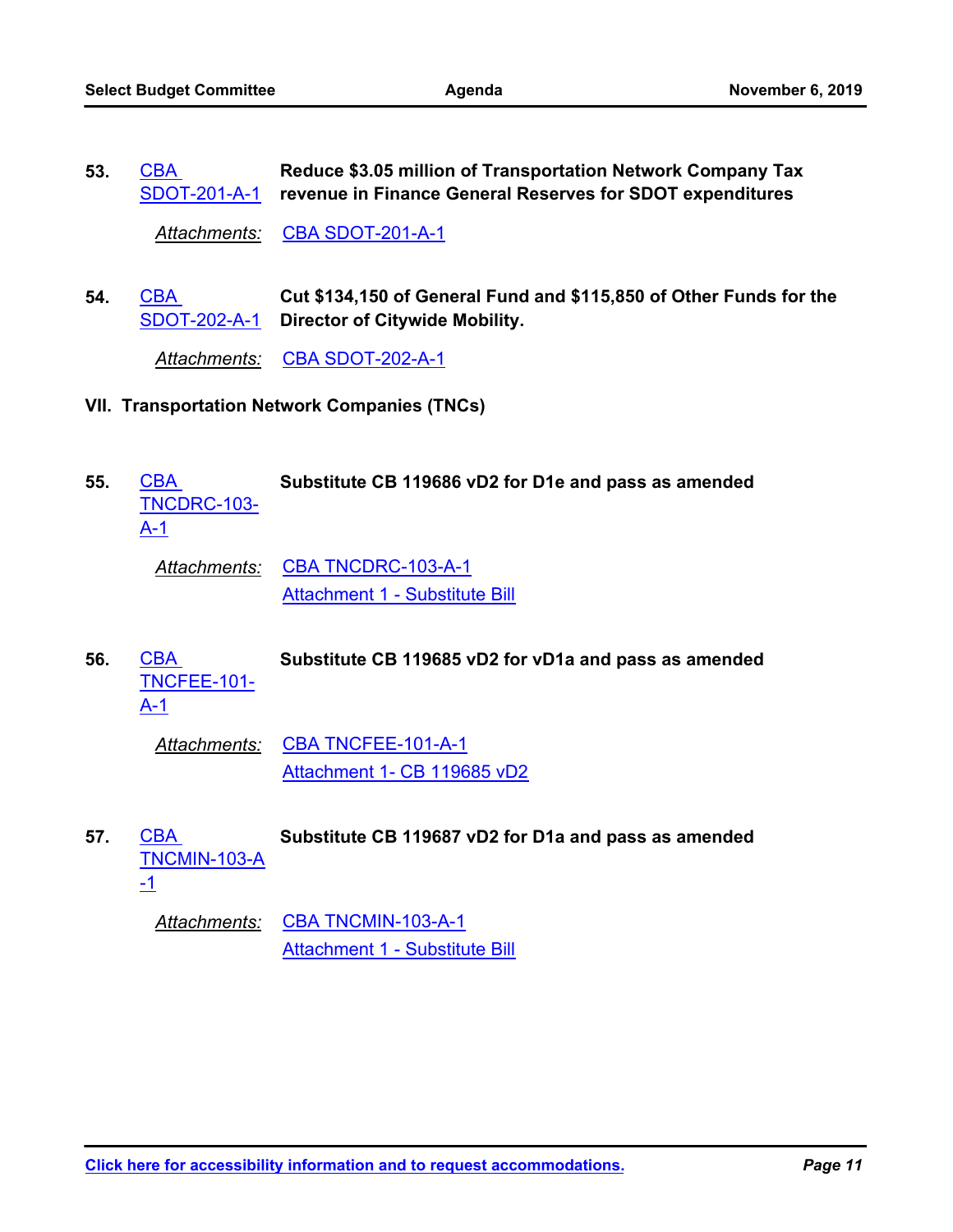| 58. | <b>SLI</b><br><b>TNCSPN-103-</b><br>$B-1$  | Request that FAS and SDOT report on the feasibility of a<br><b>Transportation Assistance Voucher Program</b>  |
|-----|--------------------------------------------|---------------------------------------------------------------------------------------------------------------|
|     | Attachments:                               | <b>SLI TNCSPN-103-B-1</b>                                                                                     |
| 59. | <b>CBA</b><br>TNCSPN-104-<br>$B-1$         | Impose a proviso on Finance General Reserves related to a<br><b>Transportation Assistance Voucher Program</b> |
|     | Attachments:                               | CBA TNCSPN-104-B-1                                                                                            |
| 60. | <b>CBA</b><br><b>TNCSPN-106-</b><br>$B-1$  | Substitute Resolution 31914 vD3 for vD1d and adopt Resolution<br>31914                                        |
|     | Attachments:                               | CBA TNCSPN-106-B-1<br><b>Attachment 1 - Substitute Resolution</b>                                             |
| 61. | <b>CBA</b><br>TNCTAX-103-<br>$B-1$         | Substitute CB 119684 vD4 for vD2e and pass                                                                    |
|     | Attachments:                               | CBA TNCTAX-103-B-1<br><b>Attachment 1 - Substitute Bill</b>                                                   |
|     | <b>VIII. Other Departments and Offices</b> |                                                                                                               |

**Add \$50,000 GF to ARTS for the expansion of Coyote Central to the Lake City neighborhood CBA** [ARTS-1-A-2](http://seattle.legistar.com/gateway.aspx?m=l&id=/matter.aspx?key=9510) **62.**

*Attachments:* [CBA ARTS-1-A-2](http://seattle.legistar.com/gateway.aspx?M=F&ID=4ea846fb-81be-49af-b619-44911a197402.docx)

**Add \$25,000 of Admissions Tax to ARTS to support racial equity alignment CBA** [ARTS-2-B-1](http://seattle.legistar.com/gateway.aspx?m=l&id=/matter.aspx?key=9511) **63.**

*Attachments:* [CBA ARTS-2-B-1](http://seattle.legistar.com/gateway.aspx?M=F&ID=e6493640-338a-4e5a-9d8d-458b62528db6.docx)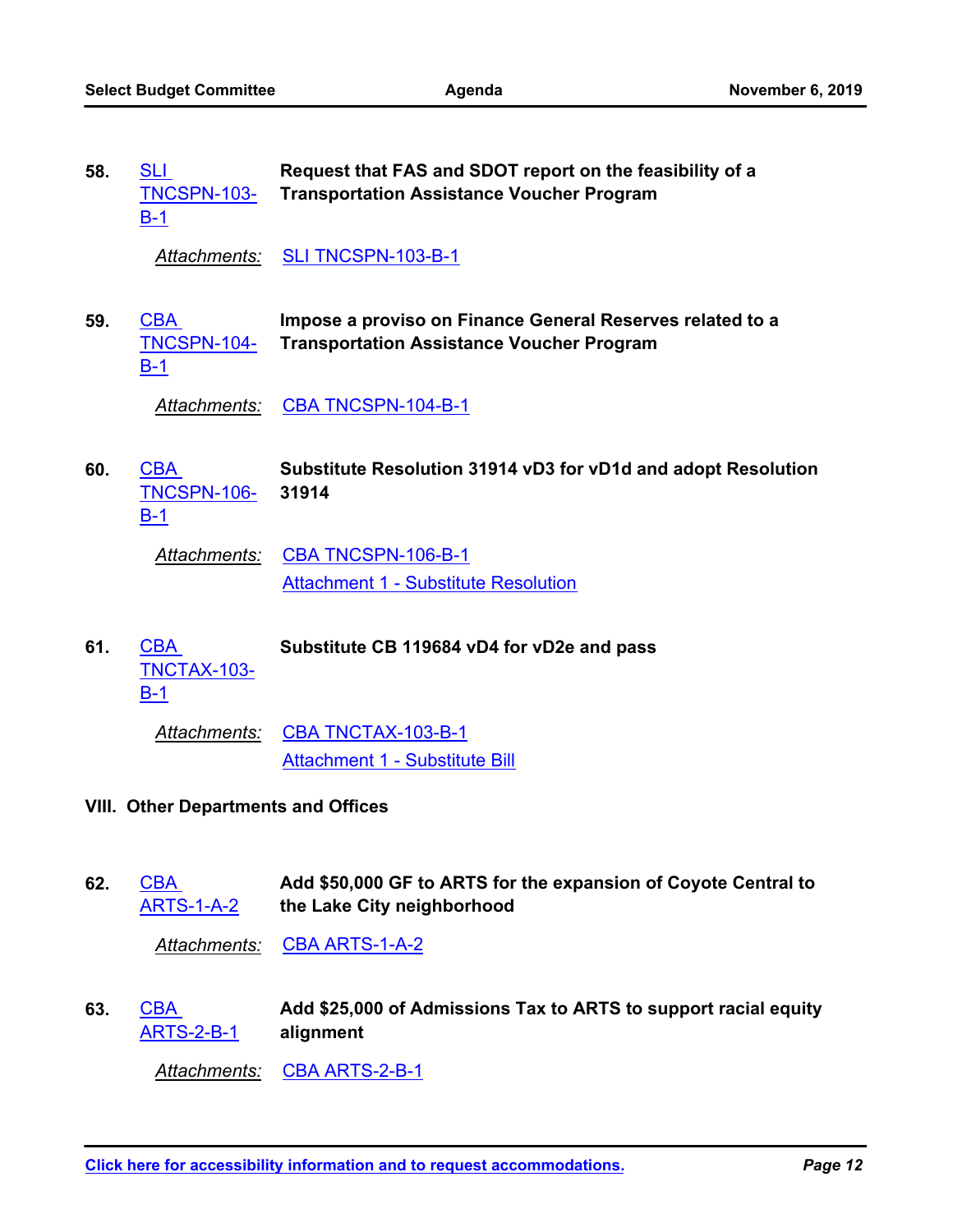**Add \$15,000 of Admissions Tax to ARTS for access to online historical resources** CBA [ARTS-3-B-1](http://seattle.legistar.com/gateway.aspx?m=l&id=/matter.aspx?key=9512) **64.**

*Attachments:* [CBA ARTS-3-B-1](http://seattle.legistar.com/gateway.aspx?M=F&ID=2e33ac1c-a622-4d0b-84a9-4c0d55c4d5b9.docx)

**Cut \$82,975 in Admissions Tax from ARTS and delay hiring of new positions by three months** CBA [ARTS-4-A-1](http://seattle.legistar.com/gateway.aspx?m=l&id=/matter.aspx?key=9513) **65.**

*Attachments:* [CBA ARTS-4-A-1](http://seattle.legistar.com/gateway.aspx?M=F&ID=4ae11949-5a48-4b73-baf3-23e5500ecad5.docx)

**Add \$61,976 GF, 3,590 SCL Fund, \$1,544 Drainage and Wastewater Fund, \$1,508 Water Fund and \$538 Solid Waste Fund for salary increases for the Executive Manager and Strategic Advisor positions in the Office of City Auditor.** CBA [AUD-1-A-2](http://seattle.legistar.com/gateway.aspx?m=l&id=/matter.aspx?key=9514) **66.**

*Attachments:* [CBA AUD-1-A-2](http://seattle.legistar.com/gateway.aspx?M=F&ID=8dd00459-3b1f-4b60-8b97-1400190fe841.docx)

**Request that CBO report on steps, timeline and funding to collect high-earners municipal income tax** SLI [CBO-2-B-1](http://seattle.legistar.com/gateway.aspx?m=l&id=/matter.aspx?key=9628) **67.**

*Attachments:* [SLI CBO-2-B-1](http://seattle.legistar.com/gateway.aspx?M=F&ID=465314e9-c516-4aee-ac30-be09122f58a1.docx)

**Request that CBO develop a proposal for a compensation program for Boards and Commissions volunteers** SLI [CBO-3-A-2](http://seattle.legistar.com/gateway.aspx?m=l&id=/matter.aspx?key=9629) **68.**

*Attachments:* [SLI CBO-3-A-2](http://seattle.legistar.com/gateway.aspx?M=F&ID=b1440a16-dd64-4db8-aaf7-42e012c0b4cb.docx)

**Request a report from CBO on the use and contracted cost of beds at the King County Jail and options for distribution of services inside the King County Jail** SLI [CBO-4-A-2](http://seattle.legistar.com/gateway.aspx?m=l&id=/matter.aspx?key=9630) **69.**

*Attachments:* [SLI CBO-4-A-2](http://seattle.legistar.com/gateway.aspx?M=F&ID=66624c7a-5a46-4a34-9e99-b555ca4102be.docx)

**Transfer \$2.14 million from the Unrestricted Cumulative Reserve Fund to the GF** CBA [CBO-20-A-1](http://seattle.legistar.com/gateway.aspx?m=l&id=/matter.aspx?key=9515) **70.**

*Attachments:* [CBA CBO-20-A-1](http://seattle.legistar.com/gateway.aspx?M=F&ID=263659f4-1937-4c74-a938-6c090dd7bf3b.docx)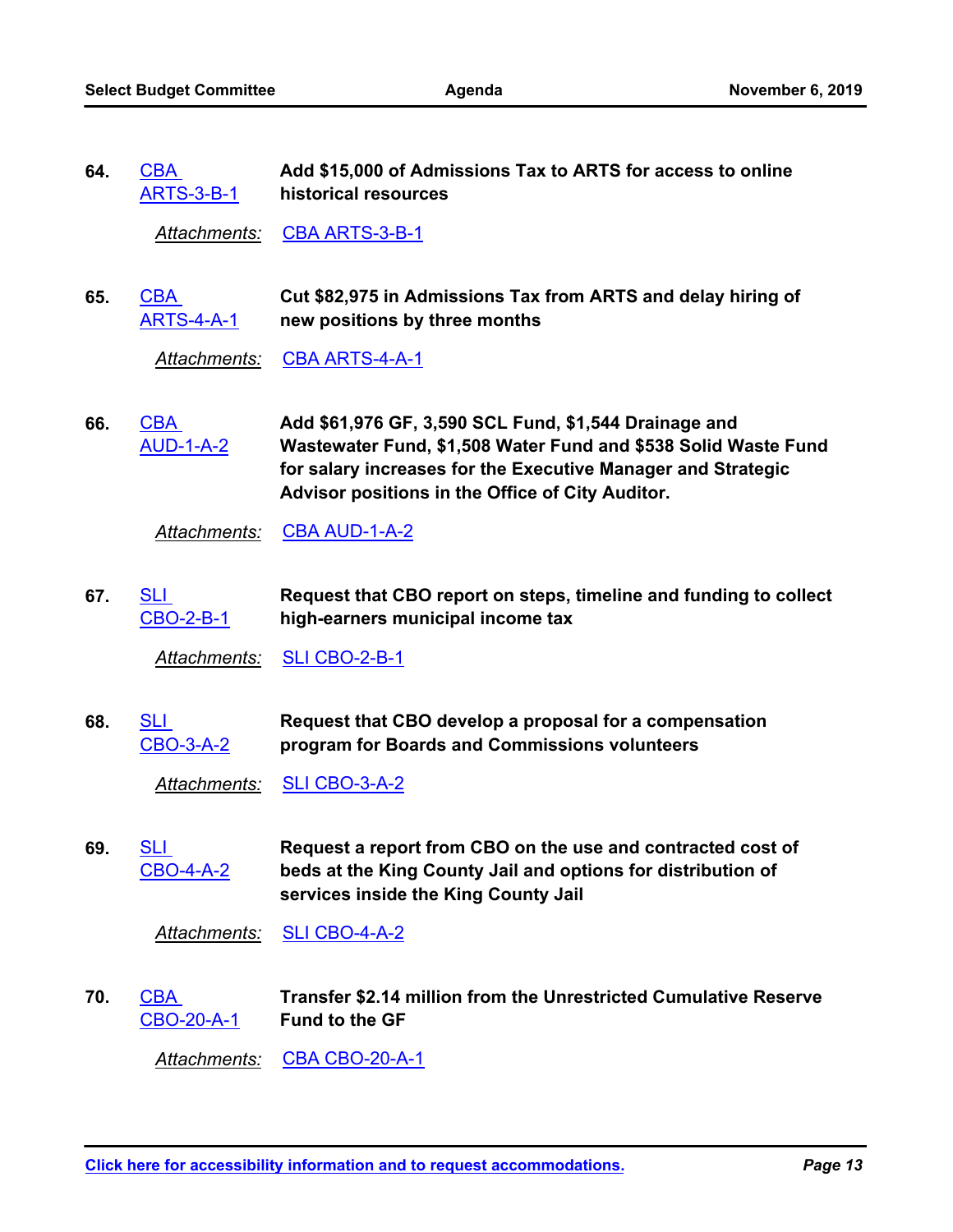**Recognize the City Budget Office's November 2019 forecast update CBA** [CBO-21-A-1](http://seattle.legistar.com/gateway.aspx?m=l&id=/matter.aspx?key=9516) **71.**

*Attachments:* [CBA CBO-21-A-1](http://seattle.legistar.com/gateway.aspx?M=F&ID=62f34927-2d01-4328-bcb5-5314aa9c664a.docx)

**Add \$750,000 ongoing revenue for 2019 Information Technology Fund rate true-up** CBA [CBO-22-A-1](http://seattle.legistar.com/gateway.aspx?m=l&id=/matter.aspx?key=9517) **72.**

*Attachments:* [CBA CBO-22-A-1](http://seattle.legistar.com/gateway.aspx?M=F&ID=f0b4778b-eda5-4625-9fd2-1fa3e427d2f5.docx)

CBA **Pass CB 119681 CBO SBT Fund Policies Amendment Ordinance** [CBO-100-A-1](http://seattle.legistar.com/gateway.aspx?m=l&id=/matter.aspx?key=9303) **73.**

*Attachments:* [CBA CBO-100-A-1](http://seattle.legistar.com/gateway.aspx?M=F&ID=c2c1a34f-76a1-4323-b2fa-8f4f14be4f06.docx)

**Add \$200,000 GF in 2020 (one-time) to the CPC to fund Work Plan items CBA** [CPC-1-A-2](http://seattle.legistar.com/gateway.aspx?m=l&id=/matter.aspx?key=9523) **74.**

Attachments: [CBA CPC-1-A-2](http://seattle.legistar.com/gateway.aspx?M=F&ID=659b1ff3-a20c-4e3f-82e8-447a6ec36a8d.docx)

**Add \$80,000 GF in 2020 (ongoing) to CPC to allow for contracting with outside legal counsel and impose a proviso** CBA [CPC-1-B-1](http://seattle.legistar.com/gateway.aspx?m=l&id=/matter.aspx?key=9524) **75.**

Attachments: [CBA CPC-1-B-1](http://seattle.legistar.com/gateway.aspx?M=F&ID=5853ec74-c5ff-4638-aad9-9e55b8ddc778.docx)

**Request that DEEL conduct stakeholder engagement and report on including labor harmony language in Child Care Assistance Program contracts** SLI [DEEL-1-A-2](http://seattle.legistar.com/gateway.aspx?m=l&id=/matter.aspx?key=9636) **76.**

*Attachments:* [SLI DEEL-1-A-2](http://seattle.legistar.com/gateway.aspx?M=F&ID=ab720b2e-a2bf-46c9-892f-6197d291792a.docx)

**Impose a proviso on a portion of DEEL Child Care Assistance Program expansion funds to increase access to infant care** CBA [DEEL-3-A-2](http://seattle.legistar.com/gateway.aspx?m=l&id=/matter.aspx?key=9525) **77.**

*Attachments:* [CBA DEEL-3-A-2](http://seattle.legistar.com/gateway.aspx?M=F&ID=11e474e1-a8d4-4e16-93cd-c93eca43f4d2.docx)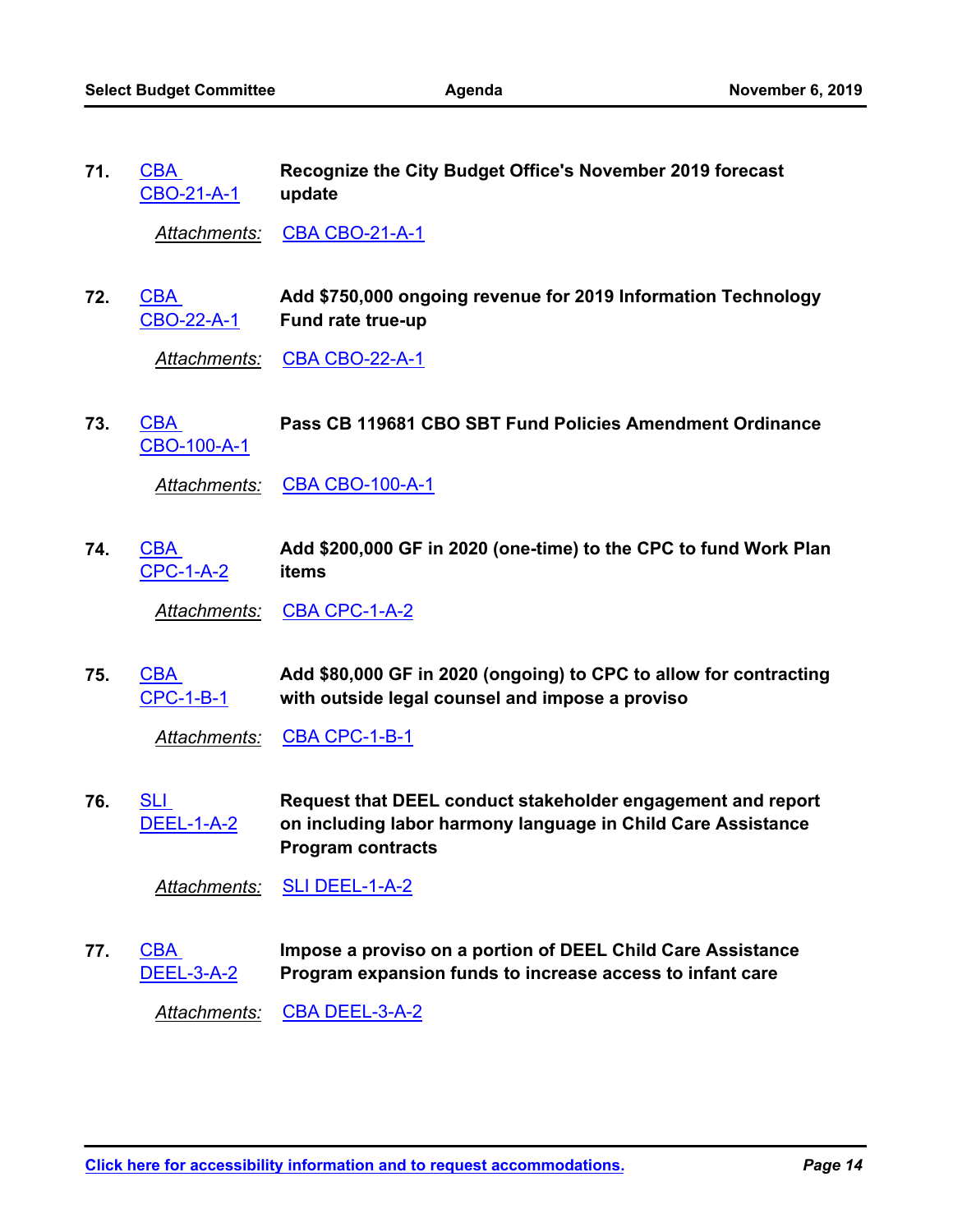**Add \$75,000 GF to DON to support the Seattle Rep's Public Works Seattle Program CBA** [DON-1-A-2](http://seattle.legistar.com/gateway.aspx?m=l&id=/matter.aspx?key=9526) **78.**

Attachments: [CBA DON-1-A-2](http://seattle.legistar.com/gateway.aspx?M=F&ID=3926e6f0-242a-48a7-9875-982145599b00.docx)

**Add \$75,000 GF to DON to support a South Park Public Safety Coordinator** CBA [DON-2-A-2](http://seattle.legistar.com/gateway.aspx?m=l&id=/matter.aspx?key=9527) **79.**

*Attachments:* [CBA DON-2-A-2](http://seattle.legistar.com/gateway.aspx?M=F&ID=1f51399f-a276-42db-b19a-e1ae9d31d5d4.docx)

CBA **Add \$34,000 GF (one-time) to DON for Hub in a Box** [DON-3-A-2](http://seattle.legistar.com/gateway.aspx?m=l&id=/matter.aspx?key=9528) **80.**

Attachments: [CBA DON-3-A-2](http://seattle.legistar.com/gateway.aspx?M=F&ID=aa428461-530b-402f-b17a-69abfac82ff2.docx)

**Request that DON report on long-term funding opportunities to preserve and enhance P-Patches** SLI [DON-4-A-2](http://seattle.legistar.com/gateway.aspx?m=l&id=/matter.aspx?key=9637) **81.**

*Attachments:* [SLI DON-4-A-2](http://seattle.legistar.com/gateway.aspx?M=F&ID=8e26ce07-6a73-4ea6-aca6-48aada54ff69.docx)

**Amend the CIP page for the FAS Fire Station 31 Improvements (MC-FA-FS31MP) and add \$500,000 for a temporary replacement fire station** CBA [FAS-1-B-1](http://seattle.legistar.com/gateway.aspx?m=l&id=/matter.aspx?key=9529) **82.**

*Attachments:* [CBA FAS-1-B-1](http://seattle.legistar.com/gateway.aspx?M=F&ID=6700ff77-2961-46bc-9c8e-95eb3019fb12.docx) [Attachment A - CIP Page](http://seattle.legistar.com/gateway.aspx?M=F&ID=73a29aa8-4220-401e-b9c9-02ba918c460c.pdf)

**Request FAS to report on adding questions to Title 6 business license applications 83.** [SLI FAS-5-B-1](http://seattle.legistar.com/gateway.aspx?m=l&id=/matter.aspx?key=9638)

*Attachments:* [SLI FAS-5-B-1](http://seattle.legistar.com/gateway.aspx?M=F&ID=8d3044ff-31d8-4ef6-9292-74bb218416e0.docx)

**Reduce appropriation in FAS for Waterfront LID payment for City-owned properties by \$767,560** CBA [FAS-6-A-1](http://seattle.legistar.com/gateway.aspx?m=l&id=/matter.aspx?key=9530) **84.**

*Attachments:* [CBA FAS-6-A-1](http://seattle.legistar.com/gateway.aspx?M=F&ID=98e13a01-cce2-4528-8b67-ef7fb0133e72.docx)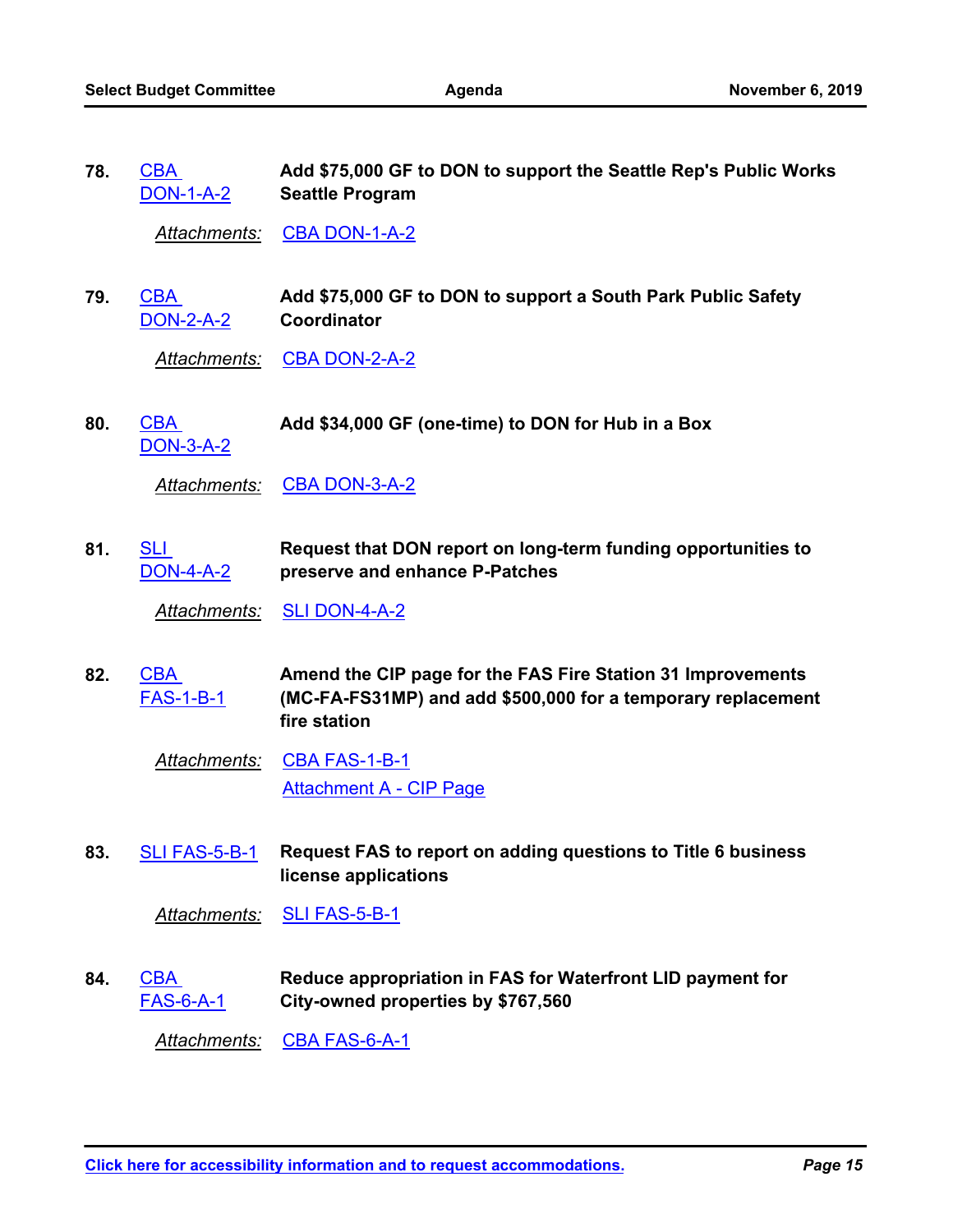| 85. | $\mathsf{CBA}^-$   | Pass CB 119682 amending provisions related to apportionment of |
|-----|--------------------|----------------------------------------------------------------|
|     | <b>FAS-100-A-1</b> | income in determining Business License (B&O) Tax liability to  |
|     |                    | conform with State law                                         |

*Attachments:* [CBA FAS-100-A-1](http://seattle.legistar.com/gateway.aspx?M=F&ID=d2f5b9fe-5312-40bb-8143-1307c50f69ae.docx)

**Pass CB 119683 amending due and payable provisions in the Business License (B&O) Tax to conform with State law** CBA [FAS-101-A-1](http://seattle.legistar.com/gateway.aspx?m=l&id=/matter.aspx?key=9532) **86.**

*Attachments:* [CBA FAS-101-A-1](http://seattle.legistar.com/gateway.aspx?M=F&ID=0982d5a3-128e-44cf-be29-a0a9b03fe3c9.docx)

87. [SLI HSD-1-A-2](http://seattle.legistar.com/gateway.aspx?m=l&id=/matter.aspx?key=9640) Request that HSD report on contracts with American Indian and **Alaska Native organizations**

*Attachments:* [SLI HSD-1-A-2](http://seattle.legistar.com/gateway.aspx?M=F&ID=a2e22224-6589-4c04-bb77-38187f81e363.docx)

**Add \$60,000 GF (one-time) for state-wide human services lobbying and advocacy** CBA [HSD-4-B-1](http://seattle.legistar.com/gateway.aspx?m=l&id=/matter.aspx?key=9553) **88.**

*Attachments:* [CBA HSD-4-B-1](http://seattle.legistar.com/gateway.aspx?M=F&ID=5ee01ee0-89eb-4ea4-9655-326dfa93060b.docx)

89. <u>[SLI HSD-5-A-2](http://seattle.legistar.com/gateway.aspx?m=l&id=/matter.aspx?key=9641)</u> Request a report from HSD on subsidizing transit passes for **employees of HSD contracted service providers**

*Attachments:* [SLI HSD-5-A-2](http://seattle.legistar.com/gateway.aspx?M=F&ID=7056210f-570f-4239-b448-52d68205b1da.docx)

**Add \$10,000 GF (ongoing) to support transportation and activities for low-income seniors** CBA [HSD-10-B-1](http://seattle.legistar.com/gateway.aspx?m=l&id=/matter.aspx?key=9554) **90.**

*Attachments:* [CBA HSD-10-B-1](http://seattle.legistar.com/gateway.aspx?M=F&ID=7d6f4896-8679-42ca-a39d-9ee1d7613dd7.docx)

**Add \$150,000 GF (one-time) for American Indian and Alaska Native youth development through sports** CBA [HSD-30-B-1](http://seattle.legistar.com/gateway.aspx?m=l&id=/matter.aspx?key=9555) **91.**

*Attachments:* [CBA HSD-30-B-1](http://seattle.legistar.com/gateway.aspx?M=F&ID=8652107a-be98-40ec-a2b2-8011277703dd.docx)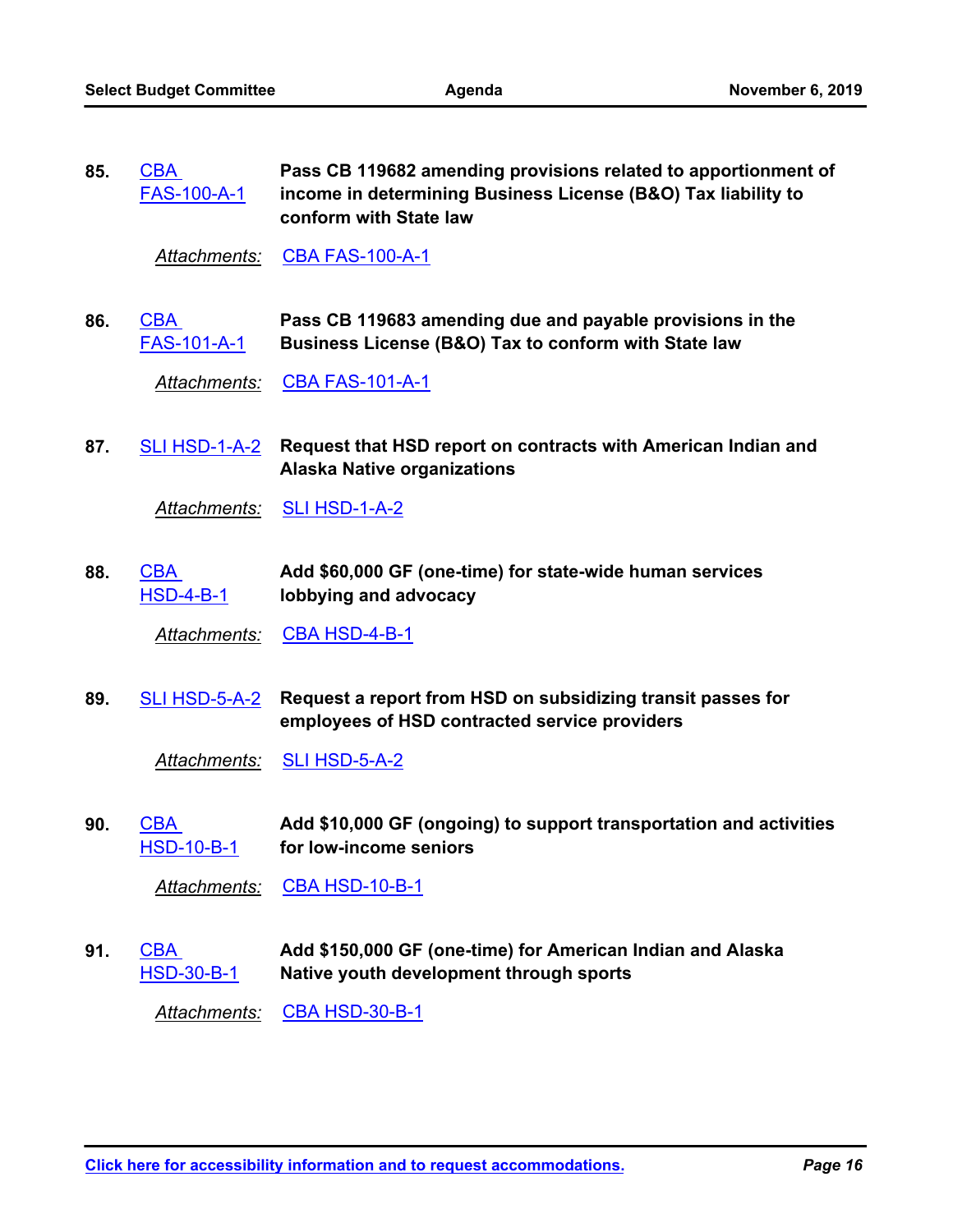**Add \$55,000 GF in one-time funds to HSD for educational programs targeted to the African American diaspora on HIV/AIDS and chronic disease CBA** [HSD-51-A-2](http://seattle.legistar.com/gateway.aspx?m=l&id=/matter.aspx?key=9557) **92.**

Attachments: [CBA HSD-51-A-2](http://seattle.legistar.com/gateway.aspx?M=F&ID=26e34617-97f1-45f5-8f27-78103135a054.docx)

**Impose a proviso on funding for substance use disorder treatment programs** CBA [HSD-53-A-2](http://seattle.legistar.com/gateway.aspx?m=l&id=/matter.aspx?key=9558) **93.**

*Attachments:* [CBA HSD-53-A-2](http://seattle.legistar.com/gateway.aspx?M=F&ID=eb68e2e7-01f1-4ed1-a934-8f3c8bf31479.docx)

**Add \$140,000 GF one-time funding to HSD for a harm-reduction outreach program for street-based sex workers and drug users** CBA [HSD-54-B-1](http://seattle.legistar.com/gateway.aspx?m=l&id=/matter.aspx?key=9559) **94.**

*Attachments:* [CBA HSD-54-B-1](http://seattle.legistar.com/gateway.aspx?M=F&ID=36b78095-477b-43a8-a98a-bf3ffb7bf80f.docx)

CBA **Add \$23,000 for HXM improvements** [HXM-1-A-2](http://seattle.legistar.com/gateway.aspx?m=l&id=/matter.aspx?key=9561) **95.**

Attachments: [CBA HXM-1-A-2](http://seattle.legistar.com/gateway.aspx?M=F&ID=545bc744-e727-491d-8202-f6f83a44e3aa.docx)

**Add \$113,077 GF to LAW for 1.0 FTE paralegal position to be a trauma informed advocate for domestic violence firearm enforcement** CBA [LAW-2-A-2](http://seattle.legistar.com/gateway.aspx?m=l&id=/matter.aspx?key=9562) **96.**

Attachments: [CBA LAW-2-A-2](http://seattle.legistar.com/gateway.aspx?M=F&ID=ebcd3a25-6c85-483f-8fe6-27ec9da10b14.docx)

**Cut \$31,366 from LAW to delay hiring of one Assistant City Prosecutor by three months** CBA [LAW-3-A-1](http://seattle.legistar.com/gateway.aspx?m=l&id=/matter.aspx?key=9563) **97.**

*Attachments:* [CBA LAW-3-A-1](http://seattle.legistar.com/gateway.aspx?M=F&ID=ff256fe2-4c85-4abf-af97-2026b730bafd.docx)

CBA **Cut \$270,648 GF (ongoing) from LAW** [LAW-5-A-1](http://seattle.legistar.com/gateway.aspx?m=l&id=/matter.aspx?key=9564) **98.**

*Attachments:* [CBA LAW-5-A-1](http://seattle.legistar.com/gateway.aspx?M=F&ID=7379484b-c1e2-40c0-932b-861e9c0f7b8d.docx)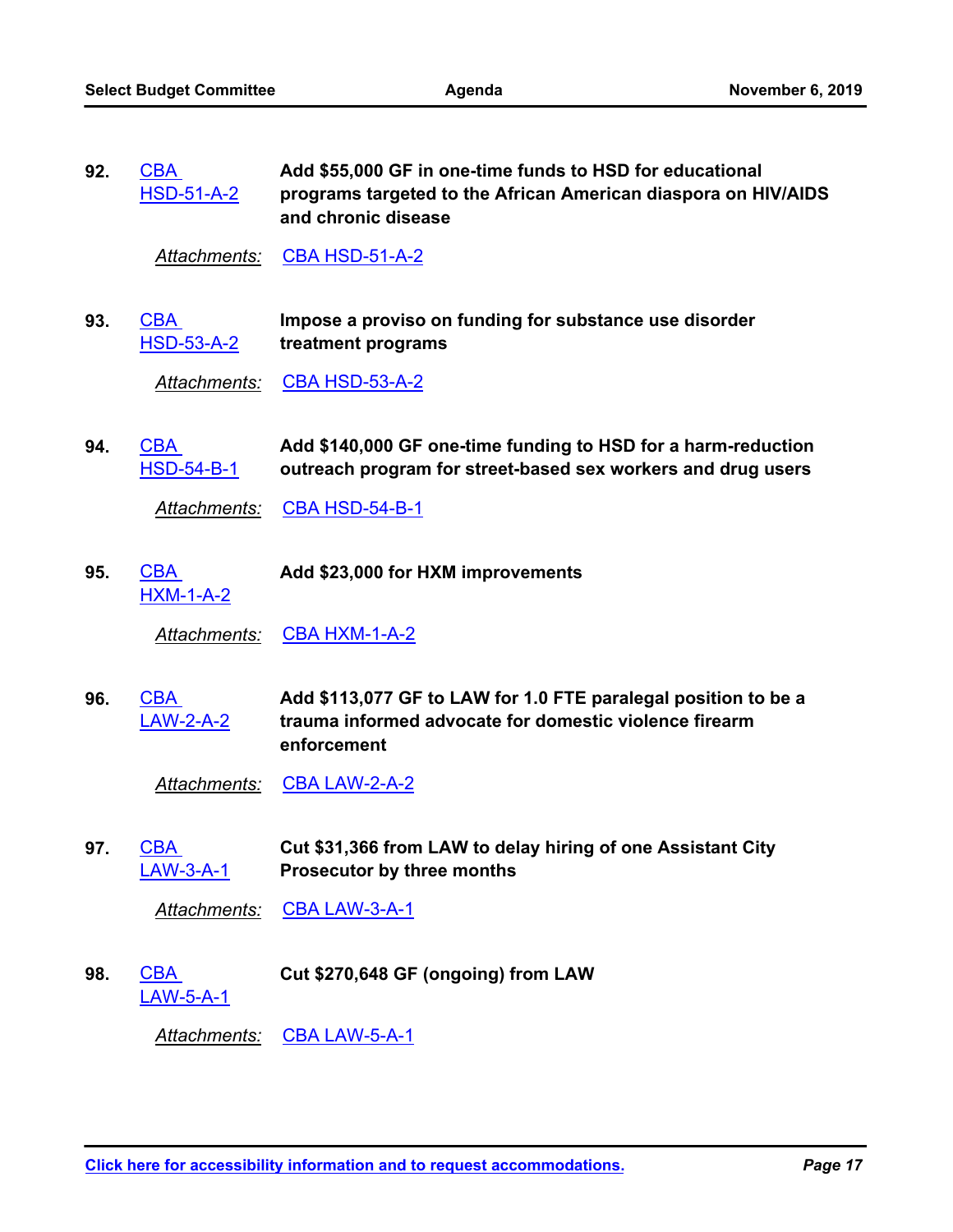CBA

**99.**

**Add \$20,770 GF to LEG for two reclassified Communications** 

|      | <b>LEG-2-A-2</b>               | <b>Division positions</b>                                                                   |
|------|--------------------------------|---------------------------------------------------------------------------------------------|
|      | Attachments:                   | <b>CBA LEG-2-A-2</b>                                                                        |
| 100. | <b>CBA</b><br><b>LEG-5-A-1</b> | Add \$100,000 GF to LEG to create an infant/parent room                                     |
|      | <u>Attachments:</u>            | <b>CBA LEG-5-A-1</b>                                                                        |
| 101. | CBA<br><b>OCR-1-B-1</b>        | Add \$15,000 GF to OCR to fund Indigenous People's Day<br>celebrations and impose a proviso |
|      | <u>Attachments:</u>            | CBA OCR-1-B-1                                                                               |
| 102. | <b>CBA</b><br><b>OCR-2-B-1</b> | Add \$15,000 GF to OCR for Human Rights Day                                                 |
|      | Attachments:                   | CBA OCR-2-B-1                                                                               |
| 103. | <b>CBA</b><br><b>OCR-3-B-1</b> | Add \$15,000 GF to OCR to fund the City's MLK Jr. Unity Day<br>celebration                  |
|      | Attachments:                   | <b>CBA OCR-3-B-1</b>                                                                        |
| 104. | <b>CBA</b><br><u>OCR-4-A-2</u> | Add \$252,876 GF to OCR for 2.0 full time FTE positions to address<br>capacity issues       |
|      | <u> Attachments:</u>           | <b>CBA OCR-4-A-2</b>                                                                        |
| 105. | <b>CBA</b><br><b>OCR-5-A-1</b> | Cut \$52,404 GF from OCR and delay hiring of new positions by<br>three months               |
|      | <b>Attachments:</b>            | <b>CBA OCR-5-A-1</b>                                                                        |
|      |                                |                                                                                             |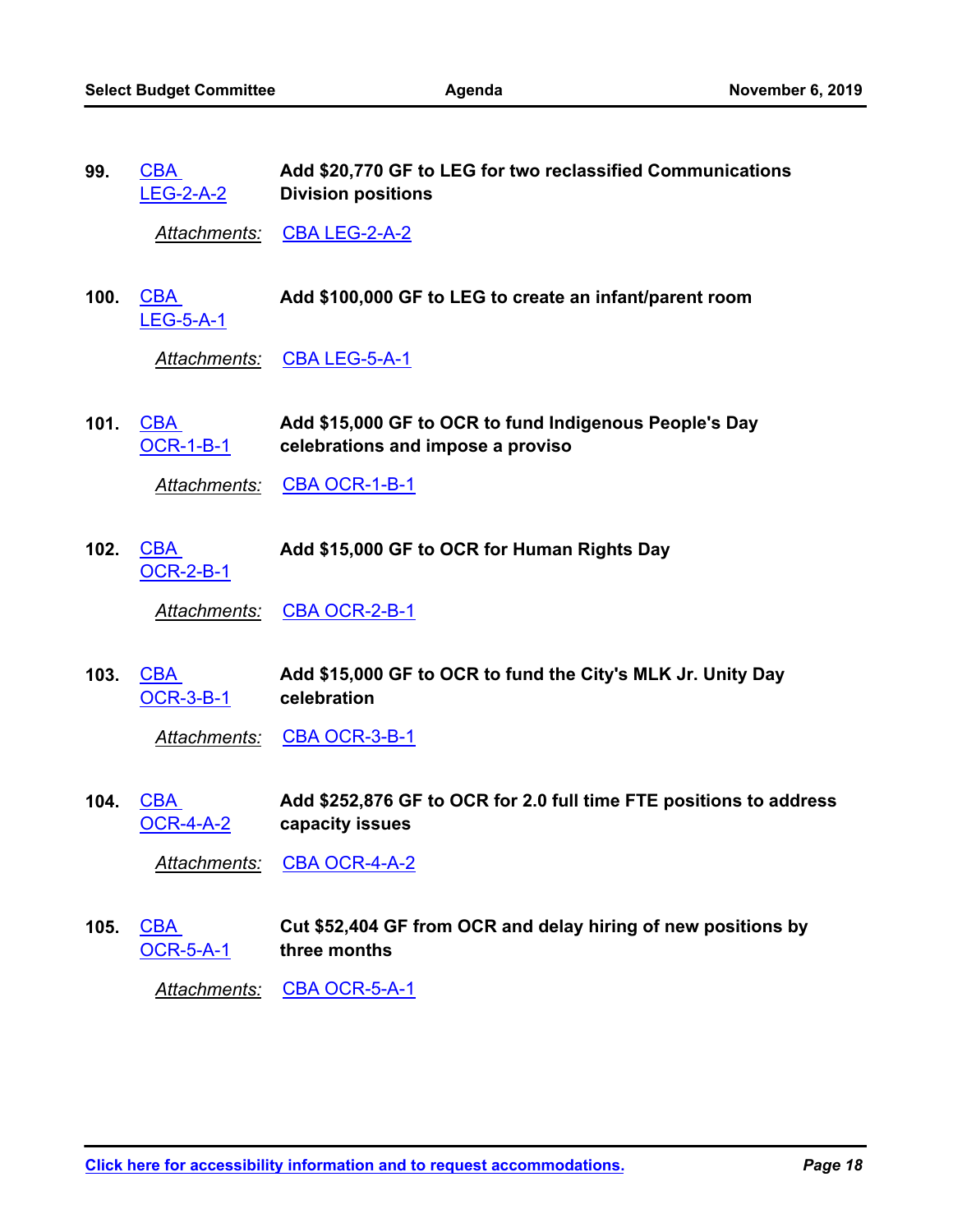**Add \$100,000 GF (one-time) to OED to conduct an analysis of regional employment dependent on fossil fuels CBA** [OED-1-B-1](http://seattle.legistar.com/gateway.aspx?m=l&id=/matter.aspx?key=9572) **106.**

Attachments: [CBA OED-1-B-1](http://seattle.legistar.com/gateway.aspx?M=F&ID=0f952cea-86f9-4c8e-ae1b-ad9aa63a1506.docx)

**Request that OED create strategies to connect developers with small businesses and service providers** 107. <u>SLI</u> [OED-2-A-2](http://seattle.legistar.com/gateway.aspx?m=l&id=/matter.aspx?key=9642)

*Attachments:* [SLI OED-2-A-2](http://seattle.legistar.com/gateway.aspx?M=F&ID=030a6559-580e-4b27-bacb-5432cb07973a.docx)

**Add \$75,000 GF (ongoing) to OED to support high road apprenticeships** CBA [OED-4-B-1](http://seattle.legistar.com/gateway.aspx?m=l&id=/matter.aspx?key=9650) **108.**

Attachments: [CBA OED-4-B-1](http://seattle.legistar.com/gateway.aspx?M=F&ID=a30b78e4-bcd9-4c84-946c-c1eb27eaf843.docx)

**Add \$116,291 admissions tax (ongoing) to OED for 1.0 FTE Film and Music Program Lead** 109. CBA [OED-8-B-1](http://seattle.legistar.com/gateway.aspx?m=l&id=/matter.aspx?key=9651)

Attachments: [CBA OED-8-B-1](http://seattle.legistar.com/gateway.aspx?M=F&ID=74da22ce-4bed-46b2-aae4-6dff7f575c7e.docx)

**Request that OED provide recommendations regarding the creation of a film commission** 110. <u>SLI</u> [OED-10-A-2](http://seattle.legistar.com/gateway.aspx?m=l&id=/matter.aspx?key=9643)

*Attachments:* [SLI OED-10-A-2](http://seattle.legistar.com/gateway.aspx?M=F&ID=c2b9196d-e0c4-409e-94b1-db704a4bf173.docx)

**Cut \$65,000 GF (one-time) for Creative Industry Policy Advisor in OED** CBA [OED-12-A-1](http://seattle.legistar.com/gateway.aspx?m=l&id=/matter.aspx?key=9573) **111.**

*Attachments:* [CBA OED-12-A-1](http://seattle.legistar.com/gateway.aspx?M=F&ID=ff44b69a-37bd-41bb-9d06-a8fc6c4c6765.docx)

**Cut \$100,000 GF (ongoing) for business recruitment and retention consultant services in OED CBA** [OED-13-A-1](http://seattle.legistar.com/gateway.aspx?m=l&id=/matter.aspx?key=9574) **112.**

*Attachments:* [CBA OED-13-A-1](http://seattle.legistar.com/gateway.aspx?M=F&ID=0bceb466-7325-4356-8bae-9ee1259426e3.docx)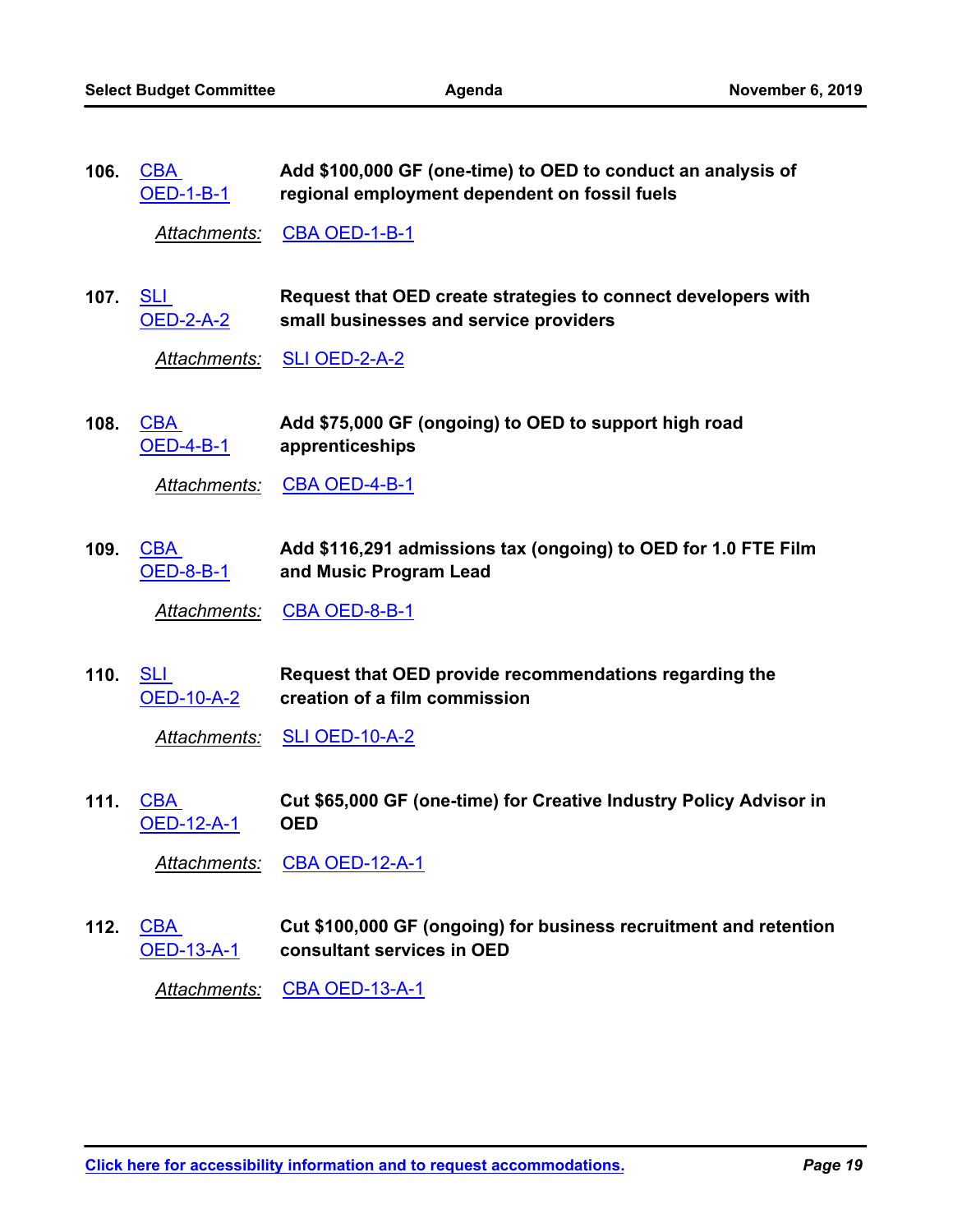**Add \$200,000 GF (one-time) to OED to support redevelopment of the Seattle Vocational Institute** CBA [OED-19-A-2](http://seattle.legistar.com/gateway.aspx?m=l&id=/matter.aspx?key=9575) **113.**

Attachments: [CBA OED-19-A-2](http://seattle.legistar.com/gateway.aspx?M=F&ID=7e1c6db5-b93b-46f3-b589-5dc414ef57c7.docx)

CBA **Reduce OEO's relocation funds by \$135,250 GF in 2020 (one-time)** [OEO-1-A-1](http://seattle.legistar.com/gateway.aspx?m=l&id=/matter.aspx?key=9576) **114.**

*Attachments:* [CBA OEO-1-A-1](http://seattle.legistar.com/gateway.aspx?M=F&ID=df775447-d790-4094-b0b0-4b54bc8d3aaf.docx)

**Add \$80,000 GF in 2020 (ongoing) to OIG to allow for contracting with outside legal counsel and impose a proviso** CBA [OIG-1-B-1](http://seattle.legistar.com/gateway.aspx?m=l&id=/matter.aspx?key=9583) **115.**

*Attachments:* [CBA OIG-1-B-1](http://seattle.legistar.com/gateway.aspx?M=F&ID=f0fa1e55-5a82-4689-b6ee-1449456f6be8.docx)

Add 1.0 FTE to OIG to create an Operations Manager Position [OIG-2-A-1](http://seattle.legistar.com/gateway.aspx?m=l&id=/matter.aspx?key=9325) **116.**

*Attachments:* [CBA OIG-2-A-1](http://seattle.legistar.com/gateway.aspx?M=F&ID=0840c3e7-587a-4406-8d6f-85ca2f5fbf3b.docx)

Add \$375,000 one-time GF for Rapid Response Fund [OIRA-1-B-1](http://seattle.legistar.com/gateway.aspx?m=l&id=/matter.aspx?key=9584) **117.**

*Attachments:* [CBA OIRA-1-B-1](http://seattle.legistar.com/gateway.aspx?M=F&ID=e6c767da-be83-4111-82f8-6686348f4c51.docx)

**Add \$50,000 GF (one-time) for Deferred Action for Childhood Arrivals and Temporary Protected Status application scholarship funding CBA** [OIRA-3-A-2](http://seattle.legistar.com/gateway.aspx?m=l&id=/matter.aspx?key=9585) **118.**

*Attachments:* [CBA OIRA-3-A-2](http://seattle.legistar.com/gateway.aspx?M=F&ID=962516bc-03fa-405a-8a54-5831a828486a.docx)

**Add \$80,000 GF in 2020 (ongoing) to OPA to allow for contracting with outside legal counsel and impose a proviso** CBA [OPA-1-B-1](http://seattle.legistar.com/gateway.aspx?m=l&id=/matter.aspx?key=9586) **119.**

*Attachments:* [CBA OPA-1-B-1](http://seattle.legistar.com/gateway.aspx?M=F&ID=7db1d5e8-0d8b-43ff-89c8-f4755fd1c373.docx)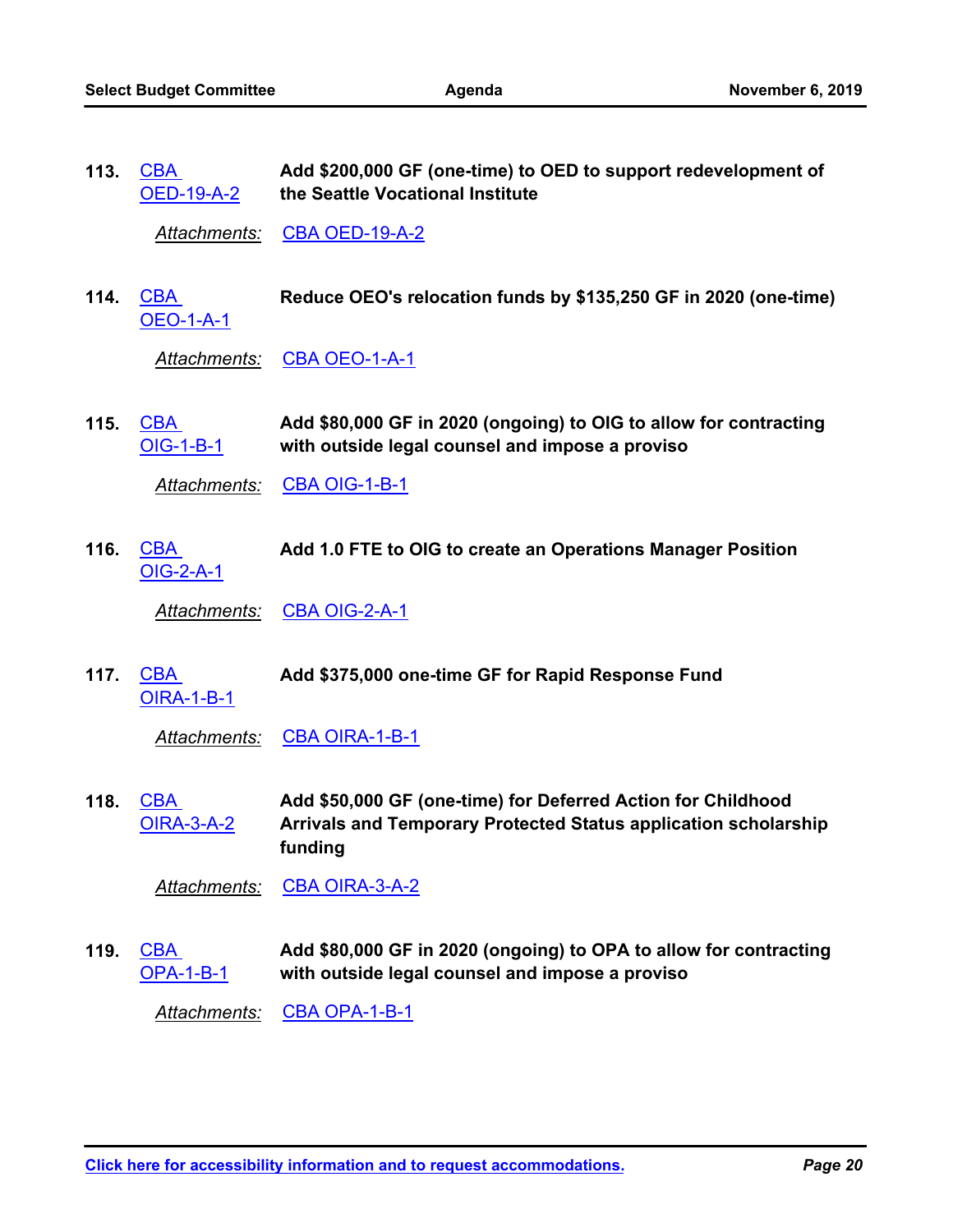**Proviso \$150,000 in 2020 for Comprehensive Plan Outreach and Engagement in OPCD** CBA [OPCD-1-A-2](http://seattle.legistar.com/gateway.aspx?m=l&id=/matter.aspx?key=9587) **120.**

*Attachments:* [CBA OPCD-1-A-2](http://seattle.legistar.com/gateway.aspx?M=F&ID=d911a72b-d4ae-46c8-8612-7c5c5f61a337.docx)

**Proviso \$500,000 in OPCD for the Comprehensive Plan Environmental Impact Statement** CBA **121.** [OPCD-2-B-1](http://seattle.legistar.com/gateway.aspx?m=l&id=/matter.aspx?key=9588)

*Attachments:* [CBA OPCD-2-B-1](http://seattle.legistar.com/gateway.aspx?M=F&ID=efb9674b-804b-41a7-ba67-879fe5a260d8.docx)

CBA **Add \$35,000 GF to OPCD for a natural capital valuation study** [OPCD-3-B-1](http://seattle.legistar.com/gateway.aspx?m=l&id=/matter.aspx?key=9589) **122.**

Attachments: [CBA OPCD-3-B-1](http://seattle.legistar.com/gateway.aspx?M=F&ID=f8b56384-c4d4-412e-ba0f-4a7325295106.docx)

**Pass CB 119676 OPCD Equitable Development Initiative interfund loan extension** 123. CBA [OPCD-100-A-](http://seattle.legistar.com/gateway.aspx?m=l&id=/matter.aspx?key=9335)1

*Attachments:* [CBA OPCD-100-A-1](http://seattle.legistar.com/gateway.aspx?M=F&ID=22a6f81b-4ffb-4f97-84ec-36966f6ab997.docx)

**Add \$136,291 GF and 1.0 FTE Strategic Advisor 1 to OSE to support the Green New Deal Oversight Board and the climate action interdepartmental team and impose a proviso CBA** [OSE-1-B-1](http://seattle.legistar.com/gateway.aspx?m=l&id=/matter.aspx?key=9590) **124.**

Attachments: [CBA OSE-1-B-1](http://seattle.legistar.com/gateway.aspx?M=F&ID=33cf9efa-4371-42a4-8341-a30ecfb28d90.docx)

**Add \$765,000 Sweetened Beverage Tax (SBT) to OSE, add \$960,000 SBT to HSD, add \$300,000 SBT to SPR, add \$475,000 SBT to DEEL, cut \$2,500,000 SBT from DON, and impose a proviso** CBA [OSE-2-B-1](http://seattle.legistar.com/gateway.aspx?m=l&id=/matter.aspx?key=9591) **125.**

*Attachments:* [CBA OSE-2-B-1](http://seattle.legistar.com/gateway.aspx?M=F&ID=c50010c3-6df5-4c5d-8c08-489b5c8e09dd.docx) [Attachment 1 - Healthy Food Availability and Food Bank Network](http://seattle.legistar.com/gateway.aspx?M=F&ID=915f2609-dccf-43e8-9859-fb817c02d1f6.pdf)  Report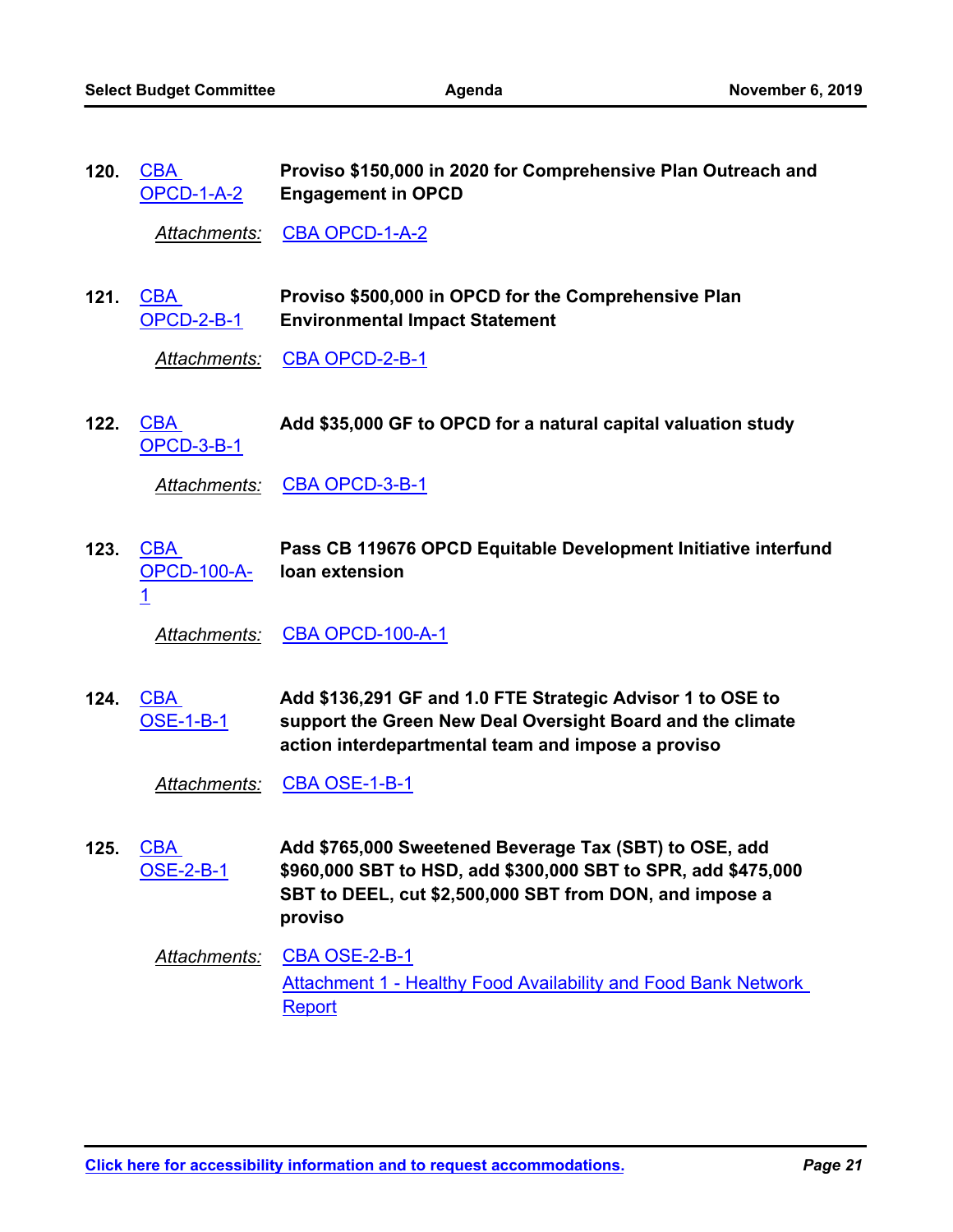**Request that OSE establish high-road contracting standards for electrical contractors 126.** [SLI OSE-3-A-2](http://seattle.legistar.com/gateway.aspx?m=l&id=/matter.aspx?key=9644)

*Attachments:* [SLI OSE-3-A-2](http://seattle.legistar.com/gateway.aspx?M=F&ID=be25ae98-01b1-4fbd-9c08-ffa55c4ad193.docx)

**Request SCL to report on SCL Strategic Planning in accordance with Seattle's Green New Deal Resolution (RES 31895) 127.** [SLI SCL-2-A-1](http://seattle.legistar.com/gateway.aspx?m=l&id=/matter.aspx?key=9645)

*Attachments:* [SLI SCL-2-A-1](http://seattle.legistar.com/gateway.aspx?M=F&ID=31c29f2b-e223-43f2-ba1f-b8565a9ca2c0.docx)

**Add 1.0 FTE Electrical Inspector with a vehicle and \$111,535 GF to enforce Washington State regulations related to electrical contractor licensing** CBA [SDCI-4-B-1](http://seattle.legistar.com/gateway.aspx?m=l&id=/matter.aspx?key=9592) **128.**

*Attachments:* [CBA SDCI-4-B-1](http://seattle.legistar.com/gateway.aspx?M=F&ID=8f4d6c1e-81ff-4d5b-8435-c5fc1606a77a.docx)

**Add \$235,684 GF, 1 FTE Housing and Zoning Technician, and 1 FTE Code Compliance Analyst to SDCI for tenant outreach and Property Owner and Tenant Assistance Group staffing** CBA [SDCI-5-A-2](http://seattle.legistar.com/gateway.aspx?m=l&id=/matter.aspx?key=9593) **129.**

*Attachments:* [CBA SDCI-5-A-2](http://seattle.legistar.com/gateway.aspx?M=F&ID=03e6de58-b10c-4703-9f44-dd8ec226b3a1.docx)

CBA **Add \$115,000 (ongoing) GF to SDCI for eviction legal defense** [SDCI-7-B-1](http://seattle.legistar.com/gateway.aspx?m=l&id=/matter.aspx?key=9594) **130.**

*Attachments:* [CBA SDCI-7-B-1](http://seattle.legistar.com/gateway.aspx?M=F&ID=d37bb206-a192-42e0-a6cc-a429b8e404d2.docx)

Do pass CB 119669 SDCI's annual fee ordinance [SDCI-100-A-1](http://seattle.legistar.com/gateway.aspx?m=l&id=/matter.aspx?key=9346) **131.**

*Attachments:* [CBA SDCI-100-A-1](http://seattle.legistar.com/gateway.aspx?M=F&ID=5b1664f5-ceee-4126-a7fb-8f66e1b0a26e.docx)

**Cut \$132,138 GF in 2020 (one-time) for 1.0 FTE Strategic Advisor 1 term-limited temporary position in SDHR for Anti-harassment/Anti-discrimination trainings CBA** [SDHR-2-A-1](http://seattle.legistar.com/gateway.aspx?m=l&id=/matter.aspx?key=9595) **132.**

*Attachments:* [CBA SDHR-2-A-1](http://seattle.legistar.com/gateway.aspx?M=F&ID=d0d0f93a-f183-4fd8-a578-c1a638148eca.docx)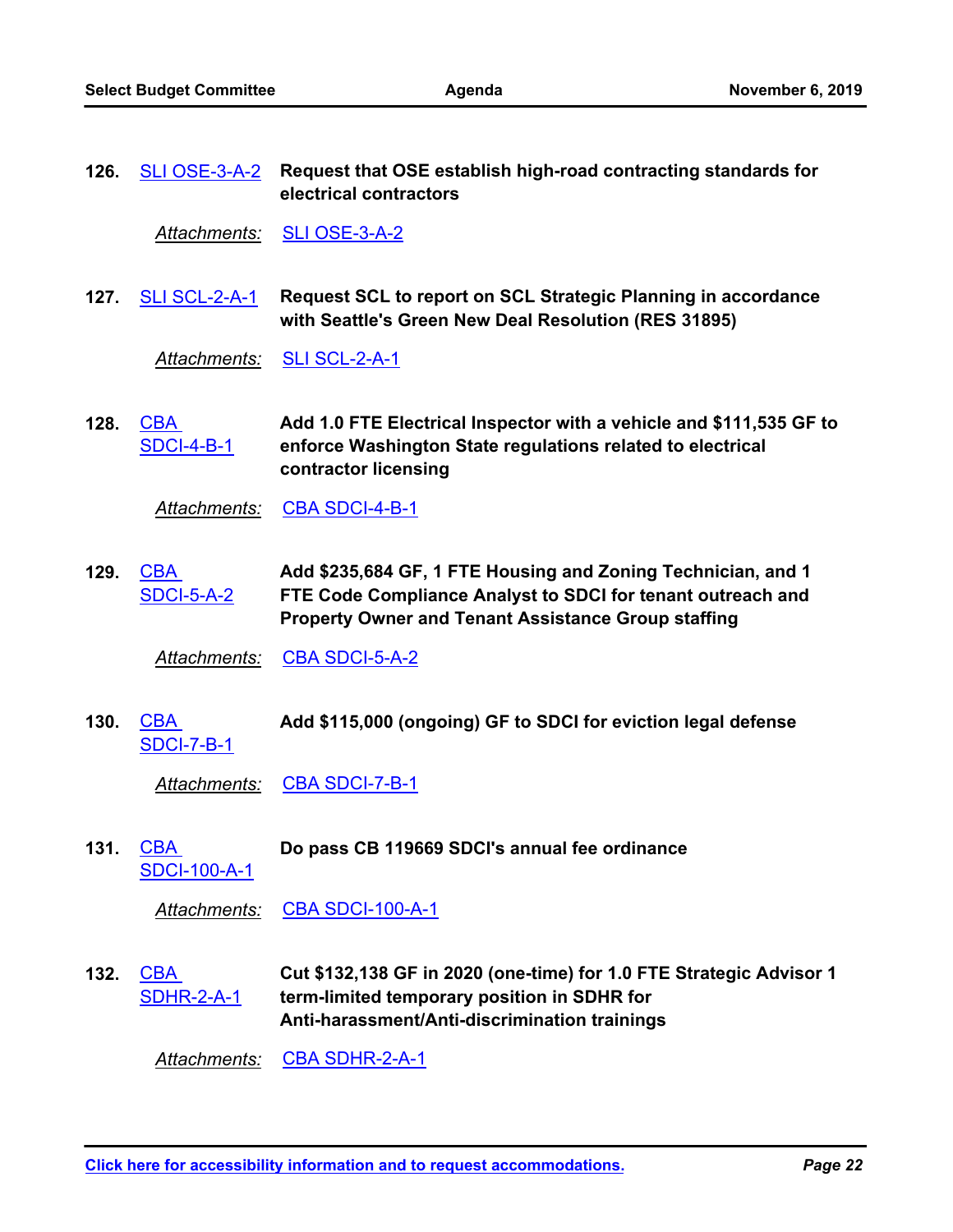**Cut \$149,412 GF (ongoing) for 1.0 FTE Strategic Advisor 1 position in SDHR for the City Leadership Academy** CBA [SDHR-3-A-1](http://seattle.legistar.com/gateway.aspx?m=l&id=/matter.aspx?key=9596) **133.**

*Attachments:* [CBA SDHR-3-A-1](http://seattle.legistar.com/gateway.aspx?M=F&ID=4c3d5ab3-8be0-45c9-96e8-c083f63c53e7.docx)

**Pass CB 119688 establishing an employee giving program that**  [SDHR-101-A-1](http://seattle.legistar.com/gateway.aspx?m=l&id=/matter.aspx?key=9597) would be conducted by a designated campaign administrator CBA **134.**

*Attachments:* [CBA SDHR-101-A-1](http://seattle.legistar.com/gateway.aspx?M=F&ID=4b20c1af-b59e-4d18-8908-8f285e0ef0c1.docx)

**Add \$600,000 GF (one time) in 2020 to SFD to augment one recruit class** CBA [SFD-1-B-1](http://seattle.legistar.com/gateway.aspx?m=l&id=/matter.aspx?key=9610) **135.**

*Attachments:* [CBA SFD-1-B-1](http://seattle.legistar.com/gateway.aspx?M=F&ID=9744a625-34ad-4bb1-a652-8846e4944fbd.docx)

**Request that SPD, in conjunction with other City departments, lead an examination of the Charge By Officer (CBO) program 136.** [SLI SPD-1-B-1](http://seattle.legistar.com/gateway.aspx?m=l&id=/matter.aspx?key=9648)

*Attachments:* [SLI SPD-1-B-1](http://seattle.legistar.com/gateway.aspx?M=F&ID=3a240140-6798-4180-b469-b610a79e2a09.docx)

**Add \$48,000 GF (ongoing) and authority for 1.0 FTE Strategic Advisor position to SPD to work with data systems that record interactions with Indigenous people; and impose a proviso** CBA [SPD-3-A-2](http://seattle.legistar.com/gateway.aspx?m=l&id=/matter.aspx?key=9611) **137.**

*Attachments:* [CBA SPD-3-A-2](http://seattle.legistar.com/gateway.aspx?M=F&ID=afc3fd05-f000-48f2-b00e-135f082eb3ca.docx)

**Add \$87,500 GF (ongoing) in 2020 to SPD to contract with an Indigenous led organization that can assist the City with its efforts to end the Missing and Murdered Indigenous Women and Girls Crisis, and impose a proviso** CBA [SPD-4-B-1](http://seattle.legistar.com/gateway.aspx?m=l&id=/matter.aspx?key=9612) **138.**

*Attachments:* [CBA SPD-4-B-1](http://seattle.legistar.com/gateway.aspx?M=F&ID=78484299-cca2-4845-a319-ca0236ace12a.docx)

**Impose a proviso on SPD appropriations related to additional training** CBA [SPD-6-B-1](http://seattle.legistar.com/gateway.aspx?m=l&id=/matter.aspx?key=9613) **139.**

*Attachments:* [CBA SPD-6-B-1](http://seattle.legistar.com/gateway.aspx?M=F&ID=4500fe18-8f8a-4e03-968f-64554cff861f.docx)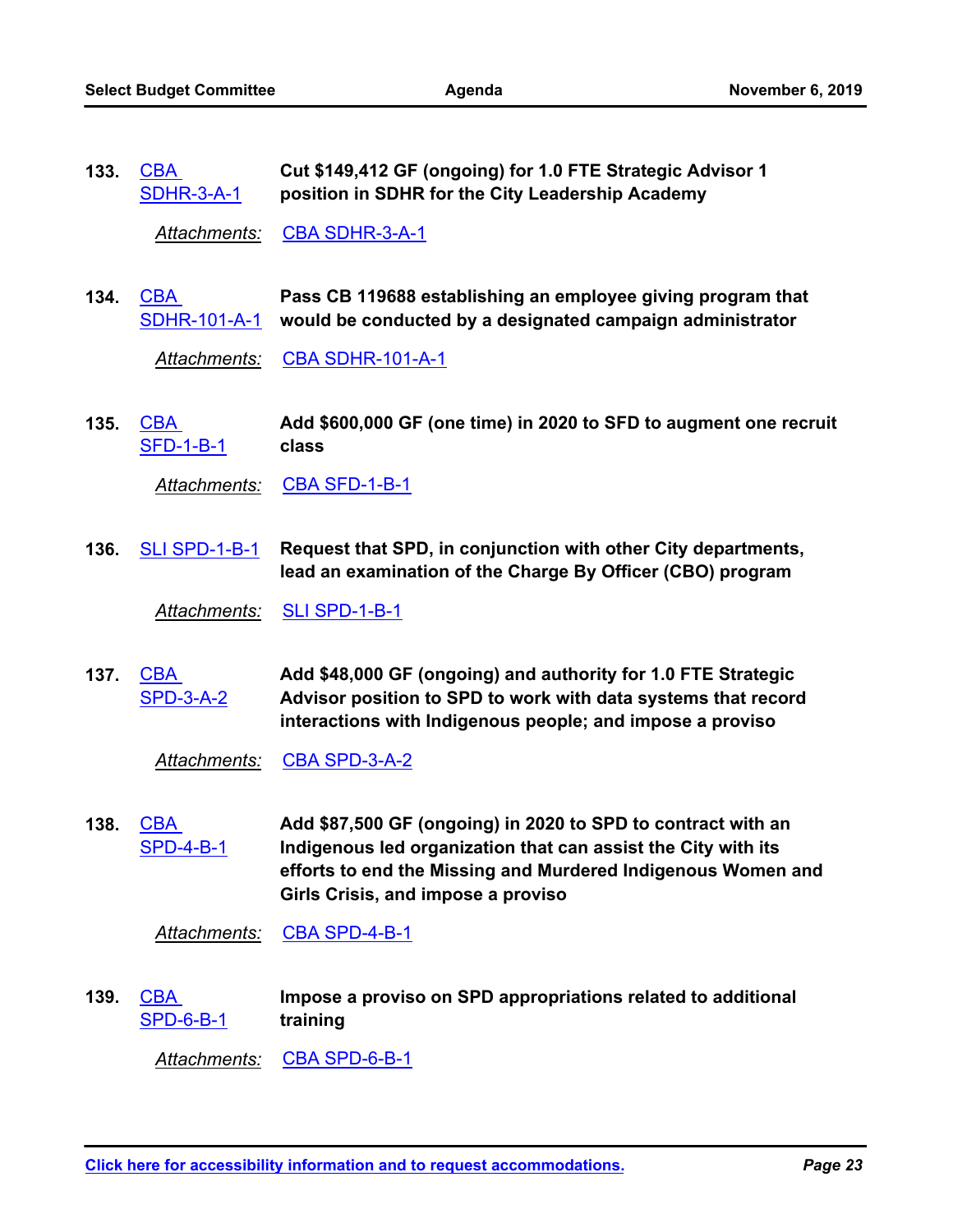**Add \$127,000 GF in 2020 (ongoing) to SPD for a Regional Domestic Violence Firearm Enforcement Detective, and impose a proviso** CBA [SPD-8-B-1](http://seattle.legistar.com/gateway.aspx?m=l&id=/matter.aspx?key=9614) **140.**

*Attachments:* [CBA SPD-8-B-1](http://seattle.legistar.com/gateway.aspx?M=F&ID=14a83f71-5290-41b2-8736-adfa5754e249.docx)

**Reduce funding for SPD to subsidize recruit testing fee by \$70,000 GF (ongoing) in 2020** 141. <u>CBA</u> [SPD-50-A-1](http://seattle.legistar.com/gateway.aspx?m=l&id=/matter.aspx?key=9615)

*Attachments:* [CBA SPD-50-A-1](http://seattle.legistar.com/gateway.aspx?M=F&ID=57d89376-ec8e-426c-9df8-bd60d9298d11.docx)

**Reduce SPD's budget for staff support of its recruitment and retention initiative by 75,000 GF (one time) in 2020** CBA **142.** [SPD-51-A-1](http://seattle.legistar.com/gateway.aspx?m=l&id=/matter.aspx?key=9616)

*Attachments:* [CBA SPD-51-A-1](http://seattle.legistar.com/gateway.aspx?M=F&ID=aff425a9-5cd0-4252-acd5-2efa5bfa2992.docx)

**Reduce SPD's budget for its proposed sergeant training by \$240,000 GF (one-time) in 2020** 143. <u>CBA</u> [SPD-52-A-1](http://seattle.legistar.com/gateway.aspx?m=l&id=/matter.aspx?key=9617)

*Attachments:* [CBA SPD-52-A-1](http://seattle.legistar.com/gateway.aspx?M=F&ID=8c28b5a6-f6ec-4e7b-af25-a54a77a70d5c.docx)

**Add \$244,000 in King County Levy funding to SPR to provide additional shower services for homeless individuals at several community centers and amend the Comfort Station Renovations CIP Project** CBA [SPR-1-B-1](http://seattle.legistar.com/gateway.aspx?m=l&id=/matter.aspx?key=9618) **144.**

*Attachments:* [CBA SPR-1-B-1](http://seattle.legistar.com/gateway.aspx?M=F&ID=bfec1ed2-40cb-4cec-9077-ac48f561ad65.docx) [Attachment 1 - CIP Page](http://seattle.legistar.com/gateway.aspx?M=F&ID=04e2f723-fe09-49f1-b330-eccaa55b00f0.pdf)

**Add \$150,000 of fund balance in 2020 to SPR to fund a feasibility study for an Aurora-Licton Springs Community Center and amend the Community Center Rehabilitation & Development CIP project** CBA [SPR-2-B-1](http://seattle.legistar.com/gateway.aspx?m=l&id=/matter.aspx?key=9619) **145.**

*Attachments:* [CBA SPR-2-B-1](http://seattle.legistar.com/gateway.aspx?M=F&ID=20ce64a6-9d0f-4a3d-999a-f399be101364.docx) [Attachment 1 - CIP Page](http://seattle.legistar.com/gateway.aspx?M=F&ID=9d0e3db7-12f9-4be0-9177-f4ffa0f84b8b.pdf)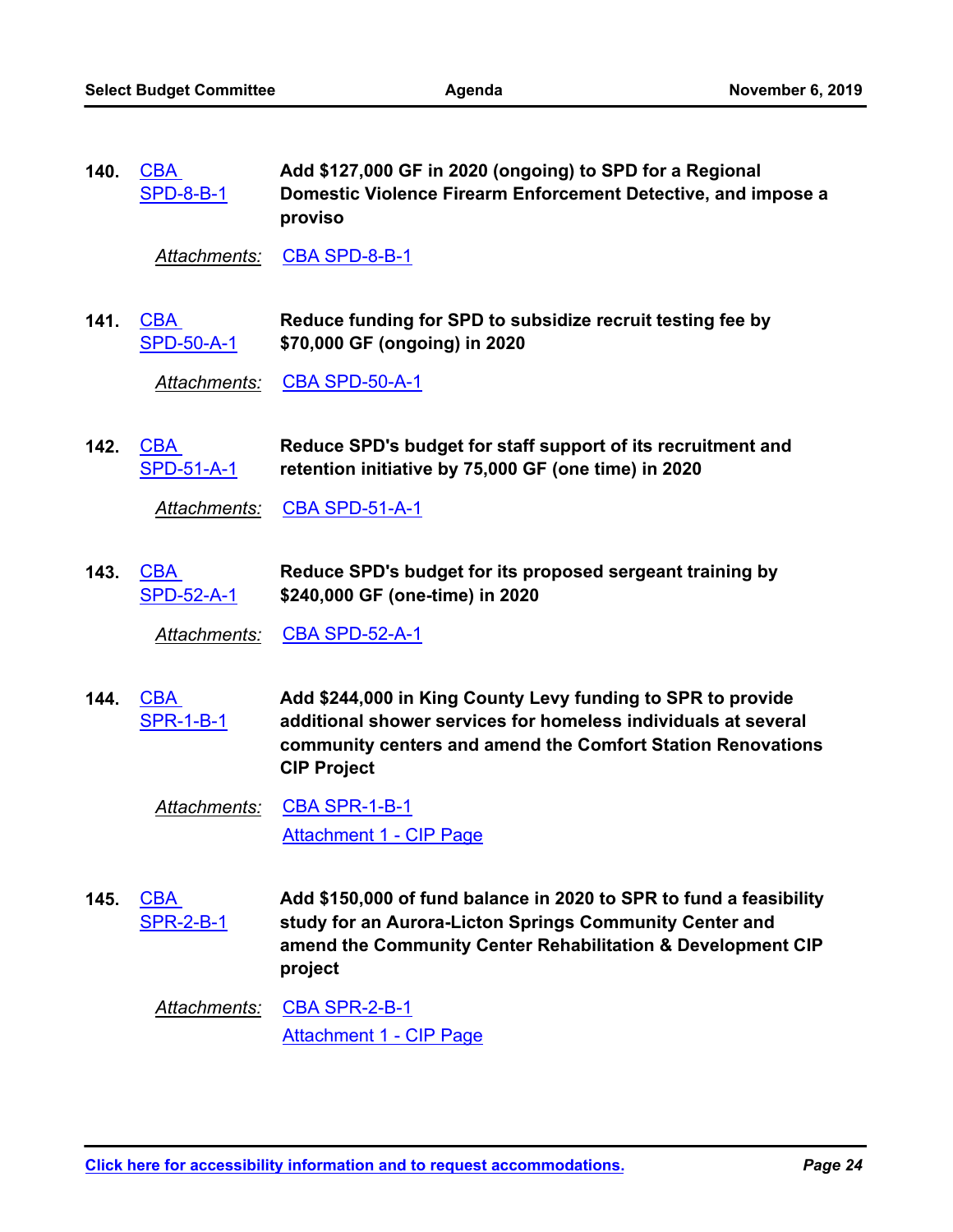**146.** [SLI SPR-6-A-2](http://seattle.legistar.com/gateway.aspx?m=l&id=/matter.aspx?key=9649) **Progress report from SPR on Green Seattle Partnership Program**

*Attachments:* [SLI SPR-6-A-2](http://seattle.legistar.com/gateway.aspx?M=F&ID=0a03f8aa-1631-427a-a441-b74039cd6f29.docx)

**Cut \$500k GF in Recreation Facilities Program in SPR and backfill with \$500k King County Levy funding cut from the Play Area Renovations CIP project (MC-PR-41039) CBA** [SPR-7-A-1](http://seattle.legistar.com/gateway.aspx?m=l&id=/matter.aspx?key=9620) **147.**

*Attachments:* [CBA SPR-7-A-1](http://seattle.legistar.com/gateway.aspx?M=F&ID=c7881766-cda0-4912-b27f-51f864493b6c.docx) [Attachment 1 - CIP Page](http://seattle.legistar.com/gateway.aspx?M=F&ID=7d12337a-d18e-4a0f-b74b-b3acf476ddc6.pdf)

**Pass CB 119671 Parks Fee Ordinance** [SPR-100-A-1](http://seattle.legistar.com/gateway.aspx?m=l&id=/matter.aspx?key=9621) **148.**

*Attachments:* [CBA SPR-100-A-1](http://seattle.legistar.com/gateway.aspx?M=F&ID=8dd2c9fc-c687-4ad7-af6c-43e2ba80c36b.docx)

**Add \$30,000 in SPU to improve shut-off notifications to multifamily building residents; and cut \$30,000 in an SPU reserve account** CBA [SPU-1-A-2](http://seattle.legistar.com/gateway.aspx?m=l&id=/matter.aspx?key=9622) **149.**

*Attachments:* [CBA SPU-1-A-2](http://seattle.legistar.com/gateway.aspx?M=F&ID=15f8088f-e189-47d1-92b8-8735da2b9637.docx)

CBA **Pass CB 119672 SPU 2020-2022 solid waste rates** [SPU-100-A-1](http://seattle.legistar.com/gateway.aspx?m=l&id=/matter.aspx?key=9349) **150.**

*Attachments:* [CBA SPU-100-A-1](http://seattle.legistar.com/gateway.aspx?M=F&ID=81f2a326-c796-4eff-9b4b-a747421ff806.docx)

#### **IX. Budget Legislation**

**Pass CB 119667 the 3rd quarter 2019 grant acceptance ordinance, authorizing the acceptance of \$7 million of funding from non-City sources CBA** [BLG-1-A-1](http://seattle.legistar.com/gateway.aspx?m=l&id=/matter.aspx?key=9301) **151.**

*Attachments:* [CBA BLG-1-A-1](http://seattle.legistar.com/gateway.aspx?M=F&ID=6613d304-e38d-4b6d-9346-e22834f65e5d.docx)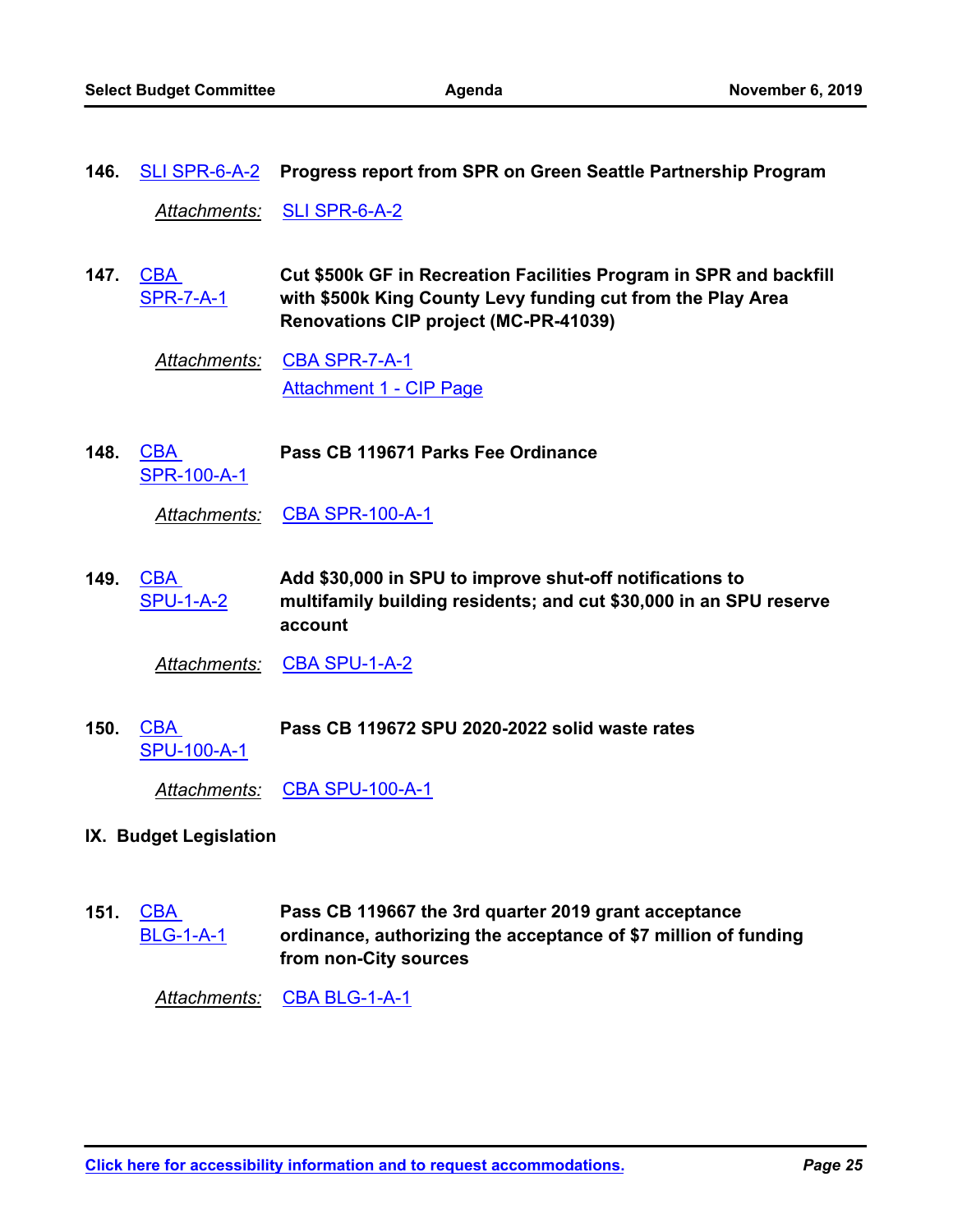**Pass CB 119668 the 3rd quarter 2019 supplemental appropriations ordinance, revising the 2019 budget** CBA [BLG-2-A-1](http://seattle.legistar.com/gateway.aspx?m=l&id=/matter.aspx?key=9302) **152.**

*Attachments:* [CBA BLG-2-A-1](http://seattle.legistar.com/gateway.aspx?M=F&ID=7c353486-deb7-413e-a8ac-f0f8a9b391e4.docx)

- **D. Public Comment**
- **E. Adjournment**

#### **Related Budget Legislation:**

**AN ORDINANCE authorizing, in 2019, acceptance of funding from non-City sources; authorizing the heads of the Executive Department, Department of Education and Early Learning, Seattle Police Department, Seattle Department of Transportation, and the Seattle Fire Department, to accept specified grants, private funding, and subsidized loans and to execute, deliver, and perform corresponding agreements; and ratifying and confirming certain prior acts.** [CB 119667](http://seattle.legistar.com/gateway.aspx?m=l&id=/matter.aspx?key=9175)

### *Supporting*

#### *Documents:* [Summary and Fiscal Note](http://seattle.legistar.com/gateway.aspx?M=F&ID=d219fe10-56f0-4196-b175-5cf454a25418.docx)

[Summary Att A - 3Q Grant Acceptance Ordinance Summary Detail](http://seattle.legistar.com/gateway.aspx?M=F&ID=ad1a4ac7-0074-4394-bdfe-e83c35ebb7df.docx)  Table

**AN ORDINANCE amending Ordinance 125724, which adopted the 2019 Budget, including the 2019-2024 Capital Improvement Program (CIP); changing appropriations to various departments and budget control levels, and from various funds in the Budget; revising project allocations for certain projects in the 2019-2024 CIP; creating non-exempt positions; and ratifying and confirming certain prior acts; all by a 3/4 vote of the City Council.** [CB 119668](http://seattle.legistar.com/gateway.aspx?m=l&id=/matter.aspx?key=9174)

### *Supporting*

*Documents:* [Summary and Fiscal Note](http://seattle.legistar.com/gateway.aspx?M=F&ID=c4a915c0-d01e-40a6-90f3-9015aafacde0.docx)

[Summary Att A - 2019 3Q Supplemental Ordinance Summary Detail](http://seattle.legistar.com/gateway.aspx?M=F&ID=ade8b2e4-9820-44ca-b9f3-67f929e11056.docx)  Table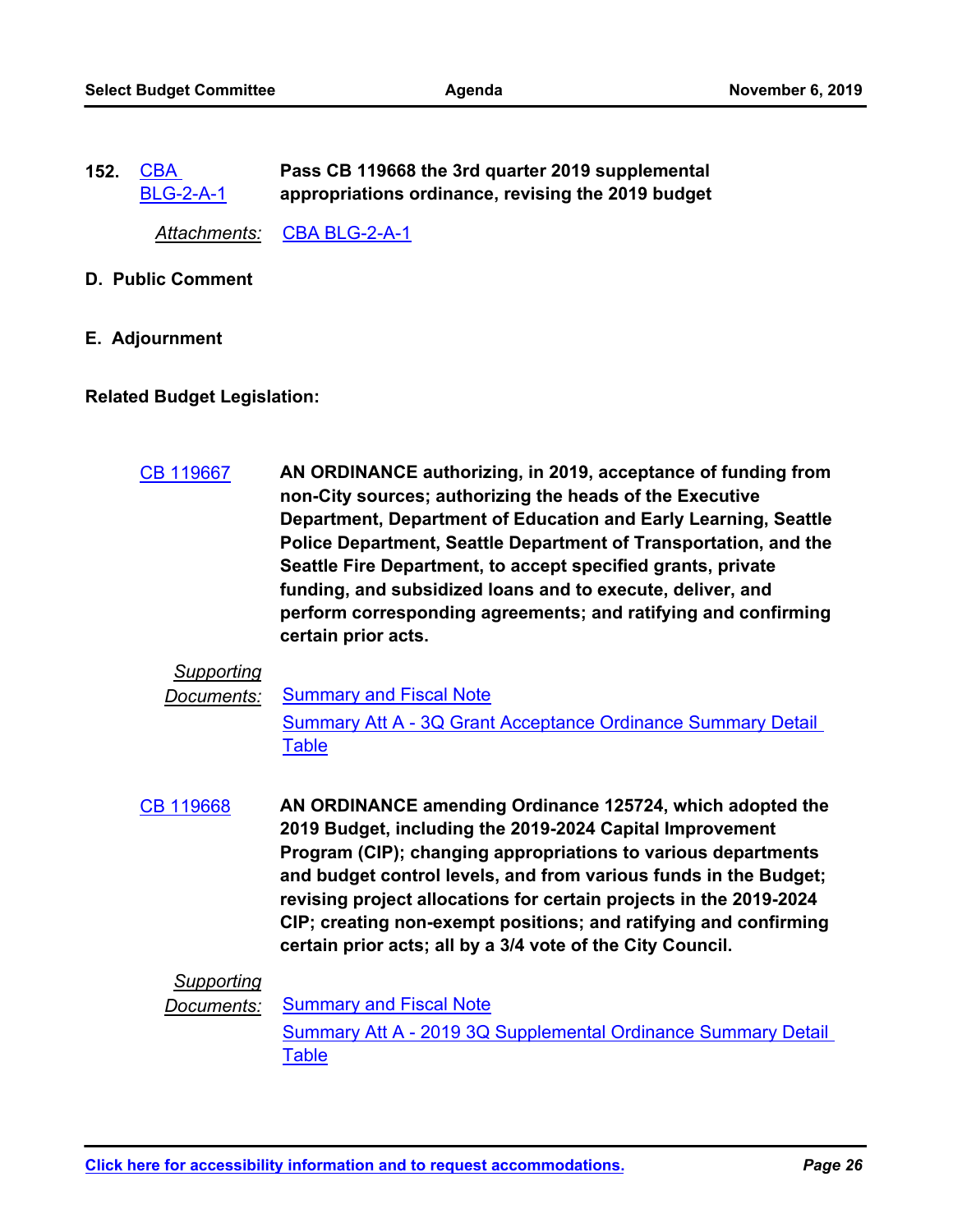**AN ORDINANCE relating to fees and charges for permits and activities of the Seattle Department of Construction and Inspections, related fees by other departments, and technical corrections; amending Sections 3.58.090, 15.04.074, 22.900B.010, 22.900B.020, 22.900C.010, 22.900D.010, 22.900D.070, 22.900D.090, 22.900D.100, 22.900D.110, 22.900D.140, 22.900D.145, 22.900D.150, 22.900D.160, 22.900E.020, 22.900E.030, 22.900E.040, 22.900E.050, 22.900E.060, 22.900F.010 and 22.900G.015 of the Seattle Municipal Code (SMC); and repealing Section 22.900G.080 of the SMC.** [CB 119669](http://seattle.legistar.com/gateway.aspx?m=l&id=/matter.aspx?key=9103)

#### *Supporting*

- **Documents:** [Summary and Fiscal Note](http://seattle.legistar.com/gateway.aspx?M=F&ID=6dd9f478-e583-4bd4-8bae-ee0fb1901cd0.docx) [Summary Att A - SDCI Permit Fees and Charges Proposed for](http://seattle.legistar.com/gateway.aspx?M=F&ID=b0a1bf43-5e01-4db3-9943-5d1a547d9d34.docx)  2020
- **AN ORDINANCE relating to the Department of Parks and Recreation; establishing the 2019-2020 fee schedule for the use of park properties and other park and recreation facilities and services; and superseding previous park and recreation fee schedules.** [CB 119671](http://seattle.legistar.com/gateway.aspx?m=l&id=/matter.aspx?key=9141)
	- *Attachments:* [Att 1 2019 & 2020 Fees and Charges](http://seattle.legistar.com/gateway.aspx?M=F&ID=9918b497-595b-4ec0-9b7c-0c4ec9712a52.docx)

*Supporting*

**Documents:** [Summary and Fiscal Note](http://seattle.legistar.com/gateway.aspx?M=F&ID=bb696812-c6a8-4781-bb2e-eee55c951d3d.docx) [Summary Att 1 – Changes from 2020 Endorsed Fee Schedule to](http://seattle.legistar.com/gateway.aspx?M=F&ID=d3f3b4e4-13fa-40f4-bd77-c1248503d945.docx)  2020 Proposed Fee Schedule

**AN ORDINANCE relating to the solid waste system of Seattle Public Utilities; revising rates and charges for solid waste services; revising credits to low income customers for solid waste services; and amending Sections 21.40.050, 21.40.060, 21.40.070, 21.40.080, 21.40.085, and 21.76.040 of the Seattle Municipal Code.** [CB 119672](http://seattle.legistar.com/gateway.aspx?m=l&id=/matter.aspx?key=8829)

### *Supporting*

*Documents:* [Summary and Fiscal Note](http://seattle.legistar.com/gateway.aspx?M=F&ID=65962fb8-0570-4ef7-a461-c48705012ad8.docx) [Summary Ex A - 2020-22 Solid Waste Rate Study](http://seattle.legistar.com/gateway.aspx?M=F&ID=a413f58c-de59-4c54-b2d0-c800e662ec42.docx)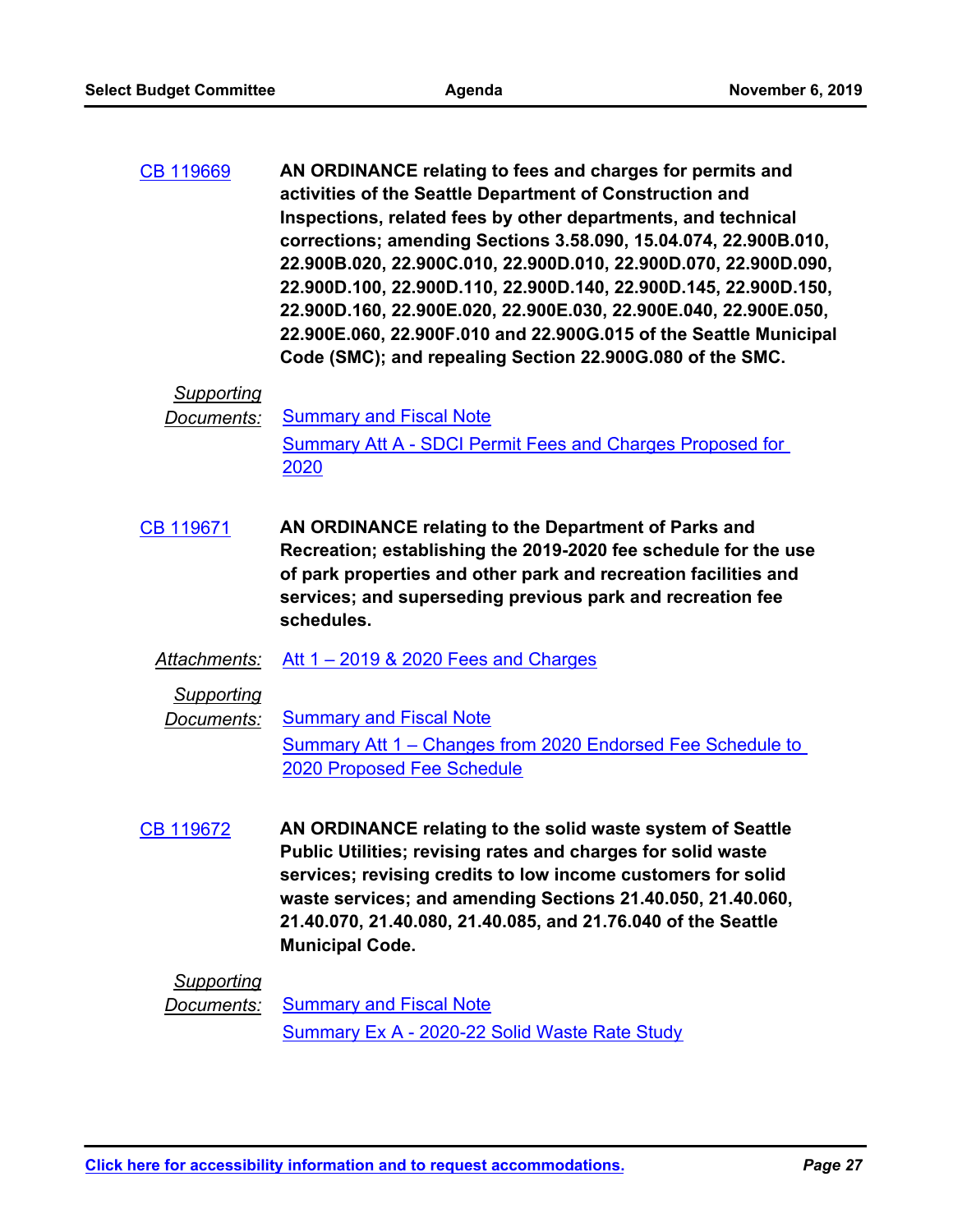**AN ORDINANCE relating to the financing of Equitable Development Implementation Plan projects; amending Ordinance 125462 to extend the term of an interfund loan.** [CB 119676](http://seattle.legistar.com/gateway.aspx?m=l&id=/matter.aspx?key=9114)

*Supporting*

**Documents:** [Summary and Fiscal Note](http://seattle.legistar.com/gateway.aspx?M=F&ID=2ee35d6f-caff-4209-83a8-364820061611.docx)

**AN ORDINANCE relating to Sweetened Beverage Tax revenues; creating a cash balance reserve in the Sweetened Beverage Tax Fund to offset future revenue shortfalls and maintain program expenditures; and amending Section 5.53.055 of the Seattle Municipal Code.** [CB 119681](http://seattle.legistar.com/gateway.aspx?m=l&id=/matter.aspx?key=9100)

#### *Supporting*

*Documents:* [Summary and Fiscal Note](http://seattle.legistar.com/gateway.aspx?M=F&ID=f1ca0cd3-8a0b-419d-b92c-c1aeec5bbf90.docx)

**AN ORDINANCE relating to the business license tax; repealing business license standards for periods prior to 2008; amending apportionment provisions to reflect amendments to the model business license tax ordinance and other state amendments; amending Sections 5.45.081, 5.45.082, and 5.45.090 of the Seattle Municipal Code; and repealing Section 5.45.080 of the Seattle Municipal Code.** [CB 119682](http://seattle.legistar.com/gateway.aspx?m=l&id=/matter.aspx?key=9177)

### *Supporting*

**Documents:** [Summary and Fiscal Note](http://seattle.legistar.com/gateway.aspx?M=F&ID=6727dfa5-2a12-4fb7-ba53-a54ddda10893.docx)

**AN ORDINANCE relating to taxation; updating tax return and payment dates; and amending Section 5.55.040 of the Seattle Municipal Code.** [CB 119683](http://seattle.legistar.com/gateway.aspx?m=l&id=/matter.aspx?key=9178)

*Supporting* **Documents:** [Summary and Fiscal Note](http://seattle.legistar.com/gateway.aspx?M=F&ID=6e2e1f91-3960-48fc-ad15-b9b3f19140f3.docx)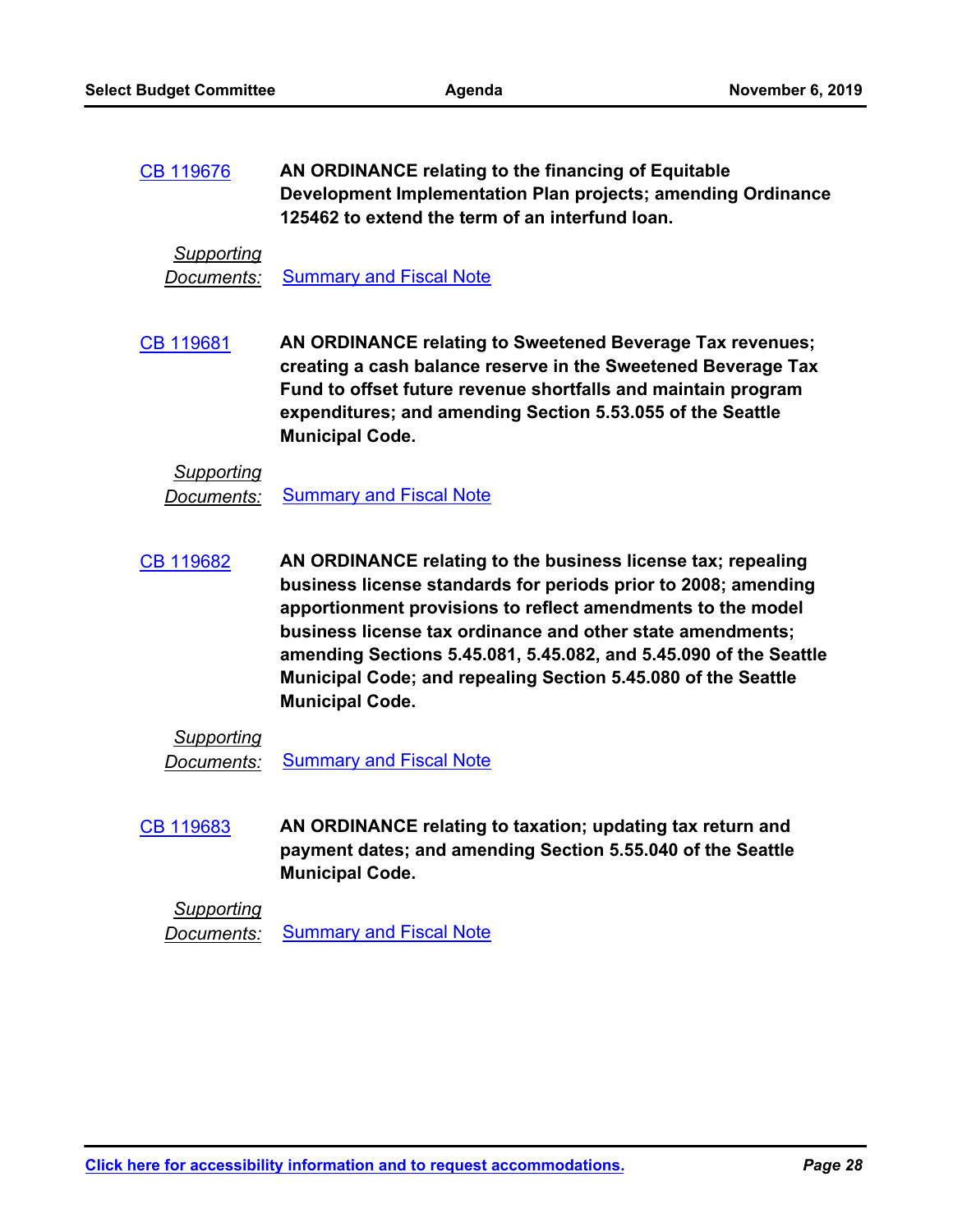**AN ORDINANCE relating to taxation; imposing a tax on transportation network companies; adding a new Chapter 5.39 to the Seattle Municipal Code; and amending Sections 5.30.010, 5.30.060, 5.55.010, 5.55.040, 5.55.060, 5.55.150, 5.55.165, 5.55.220, and 5.55.230 of the Seattle Municipal Code.** [CB 119684](http://seattle.legistar.com/gateway.aspx?m=l&id=/matter.aspx?key=9183)

#### *Supporting*

**Documents:** [Summary and Fiscal Note](http://seattle.legistar.com/gateway.aspx?M=F&ID=34a154d6-a524-43b1-9c11-69364fd65ca5.docx)

**AN ORDINANCE relating to transportation network company fees; changing the per-ride fee amount for trips originating in Seattle; deleting obsolete provisions; and amending Section 6.310.150 of the Seattle Municipal Code.** [CB 119685](http://seattle.legistar.com/gateway.aspx?m=l&id=/matter.aspx?key=9194)

#### *Supporting*

**Documents:** [Summary and Fiscal Note](http://seattle.legistar.com/gateway.aspx?M=F&ID=afb9c4a2-4c8a-4a83-977e-f8122196c4c5.docx)

**AN ORDINANCE relating to transportation network company drivers; establishing deactivation protections for transportation network company drivers; amending Section 3.15.000 of the Seattle Municipal Code; and adding a new Chapter 14.32 to the Seattle Municipal Code.** [CB 119686](http://seattle.legistar.com/gateway.aspx?m=l&id=/matter.aspx?key=9189)

### *Supporting*

**Documents:** [Summary and Fiscal Note](http://seattle.legistar.com/gateway.aspx?M=F&ID=657bda30-1ba5-4294-8f82-61218155852c.docx)

**AN ORDINANCE relating to transportation network company driver labor standards; concerning minimum compensation standards for transportation network company drivers; and adding a new Chapter 14.31 to the Seattle Municipal Code.** [CB 119687](http://seattle.legistar.com/gateway.aspx?m=l&id=/matter.aspx?key=9188)

*Supporting*

**Documents:** [Summary and Fiscal Note](http://seattle.legistar.com/gateway.aspx?M=F&ID=98617789-0ded-4e9d-852e-30ac59656cea.docx)